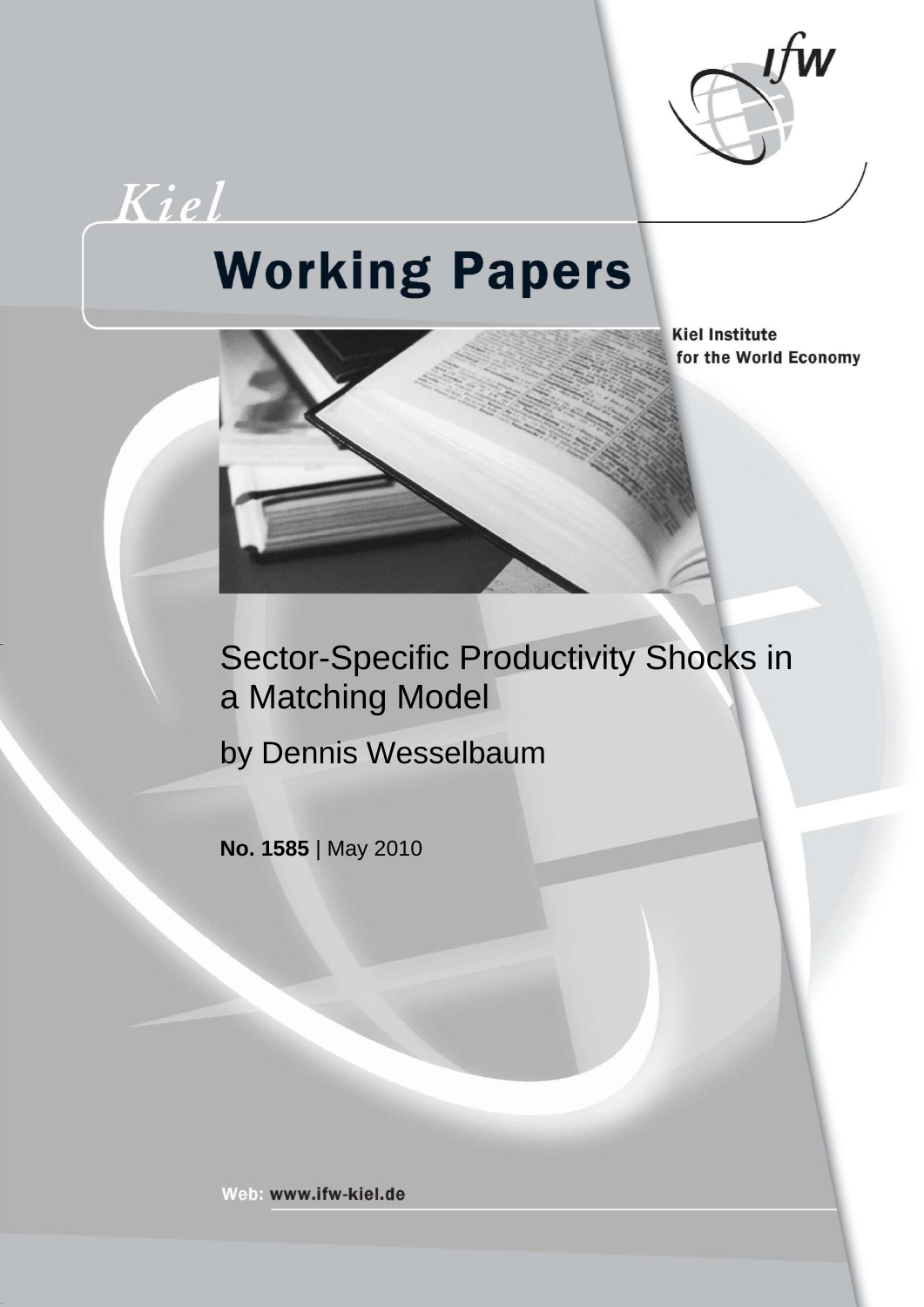Kiel Working Paper No. 1585 | May 2010

### **Sector-Specific Productivity Shocks in a Matching Model**

Dennis Wesselbaum

Abstract:

Endogenous separation matching models have the shortcoming that they are barely able to replicate the Beveridge curve (i.e. the negative correlation between unemployment and vacancies) and business cycle statistics jointly. This paper builds upon the sectoral shock literature and combines its insights with the standard endogenous separation matching approach. We show that sectoral shocks can generate an aggregate Beveridge curve and perform reasonably well in explaining business cycle facts, especially compared to the one-sector baseline model.

Keywords: Beveridge Curve, Endogenous Separations, Sectoral Productivity Shock.

JEL classification: E24, E32, J64.

The Kiel Institute for the World Economy & EABCN

E-mail: dennis.wesselbaum@ifw-kiel.de

\_\_\_\_\_\_\_\_\_\_\_\_\_\_\_\_\_\_\_\_\_\_\_\_\_\_\_\_\_\_\_\_\_\_\_\_

*The responsibility for the contents of the working papers rests with the author, not the Institute. Since working papers are of a preliminary nature, it may be useful to contact the author of a particular working paper about results or caveats before referring to, or quoting, a paper. Any comments on working papers should be sent directly to the author.*

*Coverphoto: uni\_com on photocase.com*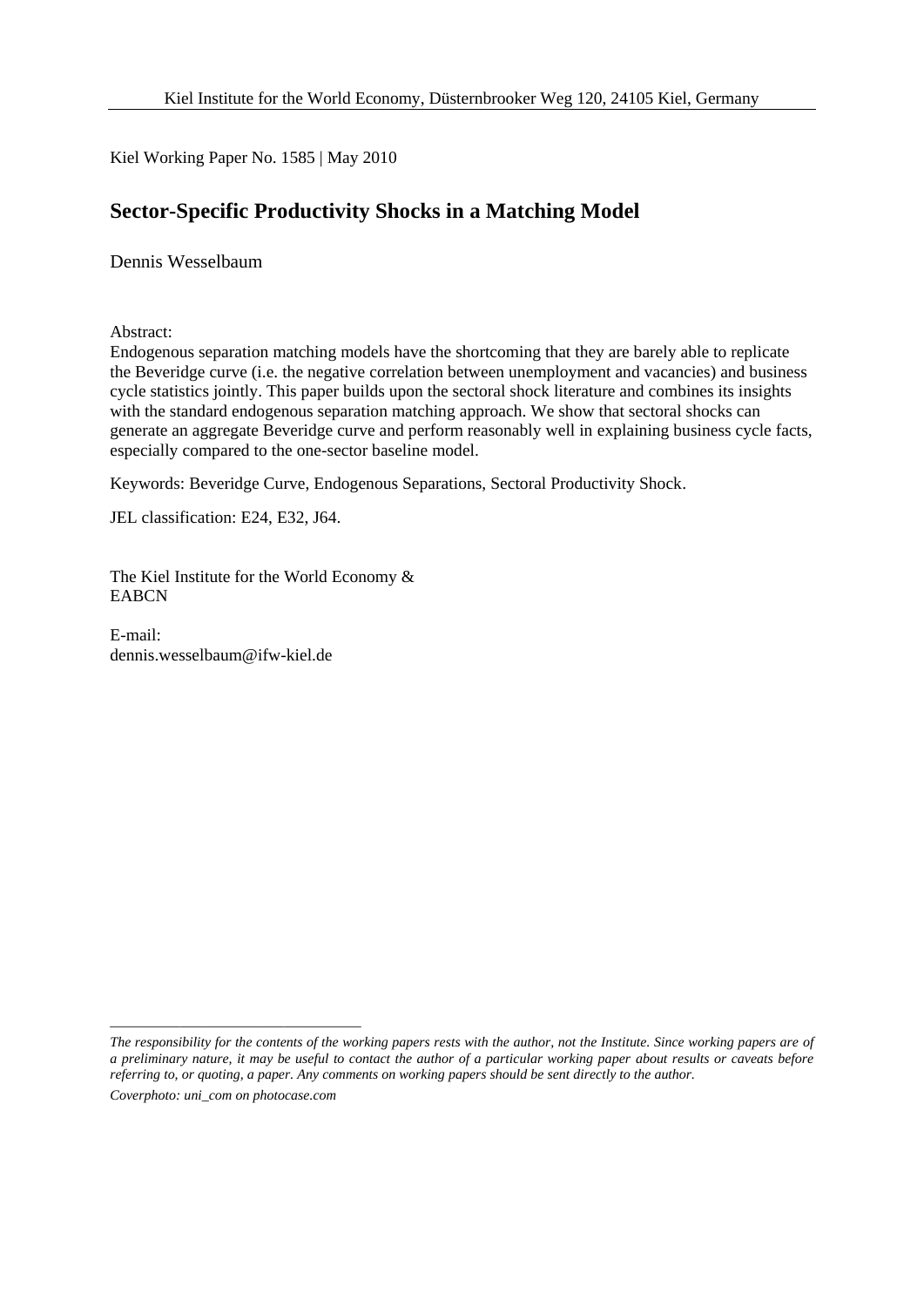# **Sector-Specific Productivity Shocks in** a Matching Model\*

Dennis Wesselbaum

Kiel Institute for the World Economy and EABCN

May 20, 2010

#### Abstract

Endogenous separation matching models have the shortcoming that they are barely able to replicate the Beveridge curve (i.e. the negative correlation between unemployment and vacancies) and business cycle statistics jointly. This paper builds upon the sectoral shock literature and combines its insights with the standard endogenous separation matching approach. We show that the endogenous matching model with sectoral shocks can generate an aggregate Beveridge curve and performs reasonably well in explaining business cycle facts, especially compared to the one-sector baseline model.

Keywords: Beveridge Curve, Endogenous Separations, Sectoral Productivity Shock. JEL classication: E24, E32, J64.

<sup>\*</sup> I would like to thank Alessio Brown, Chris Reicher, Bjorn van Roye, and Lorenza Rossi for highly valuable comments and suggestions. In addition, I am grateful for comments from seminar participants at the Kiel Institute. Furthermore, I would like to thank the EES network for financial support. Main part of this research was conducted during my visit of the Department of Economics at the University of Pavia, whose hospitality is gratefully acknowledged. The opinions and analyses in this paper are the responsibility of the authors and, therefore, do not necessarily coincide with those of the Kiel Institute. Contact: dennis.wesselbaum@ifw-kiel.de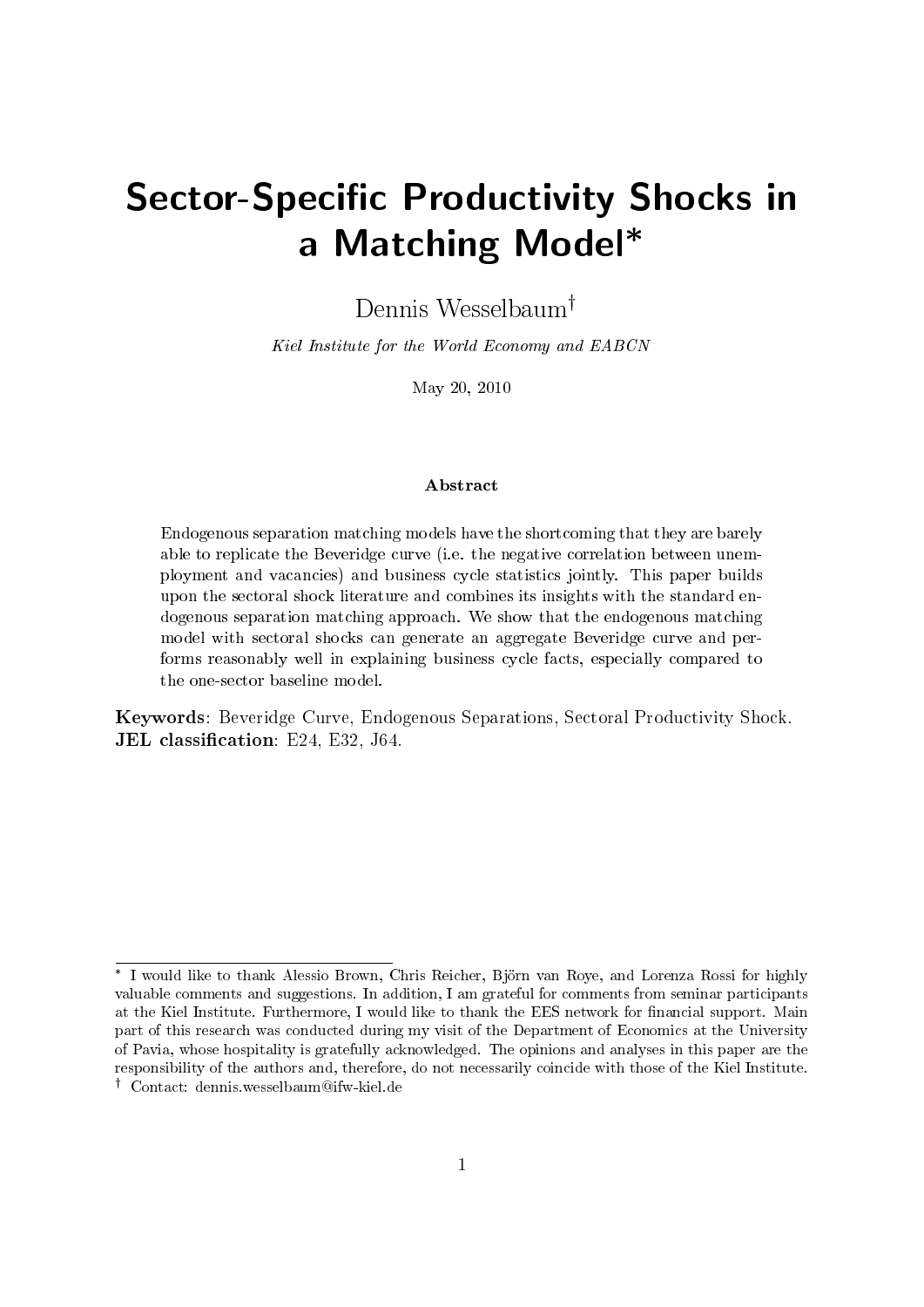# 1. Introduction

An essential question in the design of matching models is the definition of the firm's exit site. In the recent matching literature there is no consensus on the proper determination of the separation margin, whether it is exogenous or endogenous. In the seminal contributions from Shimer (2005) and Hagedorn and Manovskii (2008) separations are determined exogenously and hence are not subject to incentives. In contrast, Mortensen and Pissarides (1994) and Mortensen and Nagypal (2007) include the fact that firm and worker may respond to - cyclical - changes in the economic environment and, as a consequence, end their relationship. Fujita et al. (2007) and Fujita and Ramey (2007, 2008) empirical evidence seems to favor endogenous separations, since the standard deviation of the separation rate in the data is 5.8  $\%$ . Furthermore, endogenous separations can explain the negative correlation of the separation rate with productivity and the standard deviation of unemployment.<sup>[1](#page-3-0)</sup> In addition, Balleer (2009) shows that the separation rate increases after a positive technology shock and that the standard model generates the volatility of these variables conditional on technology shocks. Along this line, Barnichon (2009) finds that around business cycle turning points the separation rate is causative for most of unemployment movements.

The assessment of matching models can happen along two dimensions, namely the ability to replicate empirical (i) standard deviations, and (ii) correlations. Ramey (2008) shows that the standard endogenous separation model is not able to replicate the negative correlation between unemployment and vacancies, i.e. the Beveridge curve, while the standard exogenous separation model is able to replicate this fact. In addition, he shows that the introduction of on-the-job search creates a very strong Beveridge curve because "procyclical movements in the number of employed searchers lead to procyclical changes in vacancy posting incentives". Along this line, Krause and Lubik (2007) show that real wage rigidity also creates a Beveridge curve, because surpluses are larger over the cycle compared to the flexible wage regime, leading firms to post more vacancies. However, this model is barely able to match the empirical standard deviations, a problem stressed by Shimer (2005) within the exogenous separation model. We can conclude that the endogenous matching model has shortcomings in explaining volatilities and correlations jointly. We propose a different, so far rather neglected, solution by introducing a - frictional - two-sector production process. Some real business cycle theories explain unemployment by sectoral shocks that propagate through imperfect la-

<span id="page-3-0"></span> $1$ To be more precise, the elasticities of unemployment, the separation rate respectively, to productivity are closer to their empirical pendants assuming endogenous separation rates.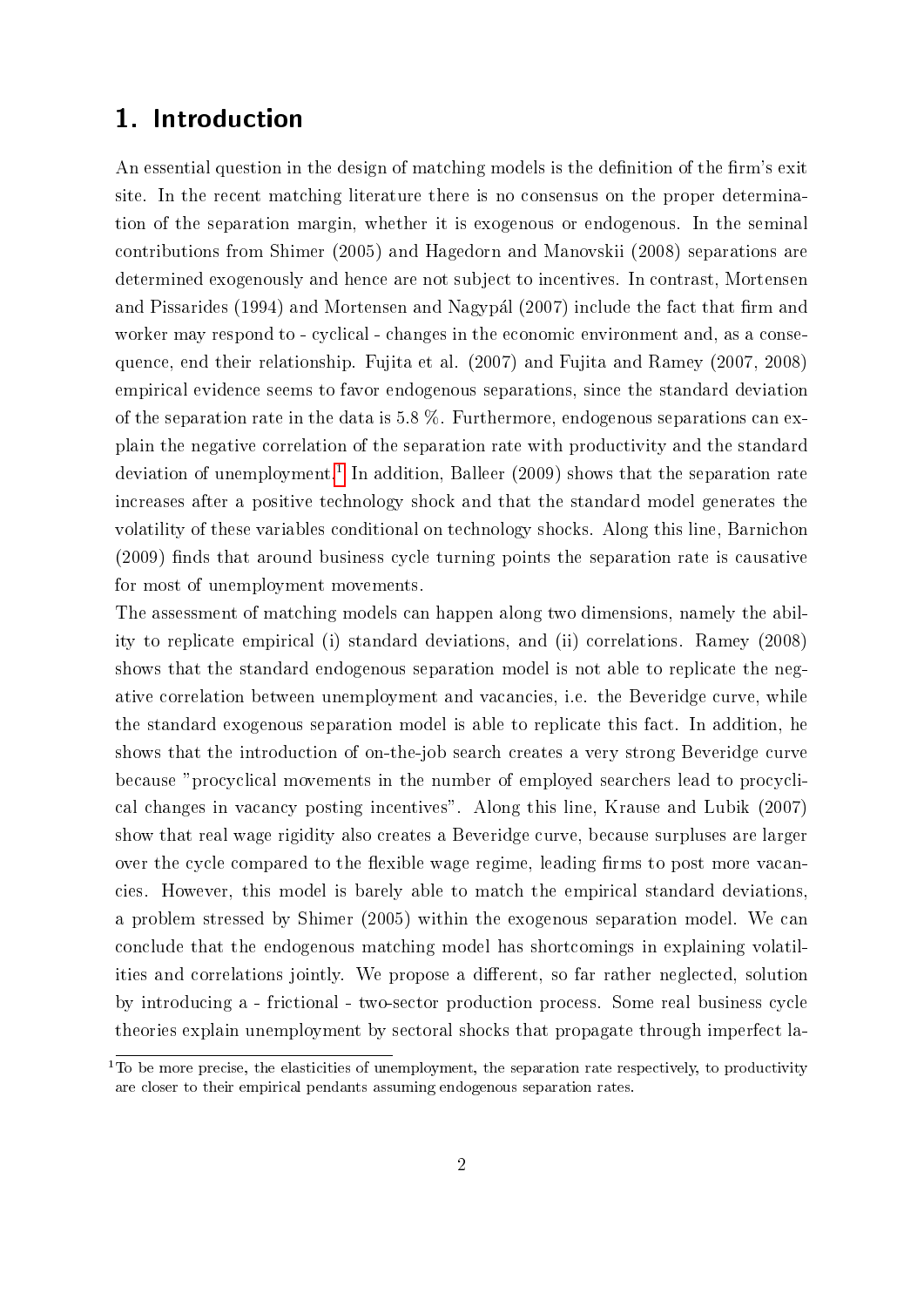bor markets.<sup>[2](#page-4-0)</sup> In contrast to Lucas (1977), sectoral shocks do not average out - and hence have aggregate effects - because (i) reallocation is costly and time-consuming and (ii) information is asymmetrically distributed. Lilien's (1982) seminal contribution focuses on the macroeconomic effects of reallocation shocks. His sectoral shift hypothesis highlights the allocative effects of shocks affecting the composition of demand. Lilien finds that around 50  $\%$  of fluctuations in the unemployment rate is caused by structural shifts in labor demand within the economy. In contrast, Abraham and Katz (1986) argue that the positive correlation between the dispersion of employment growth rates and the unemployment rate is caused by fluctuations in aggregate demand. Therefore, the relevance of inter-sectoral labor reallocation as a source of aggregate unemployment fluctuations is still controversially discussed.

We build an economy with one representative firm and a frictional labor market. The representative firm contains two sectors,  $(i)$  a manufacturing sector and  $(ii)$  a service sector. Output is produced with a combination of both inputs. The introduction of search and matching frictions in both sectors implies that firms can not instantaneously find a new worker and therefore average out is not likely to appear. Consistently, we expect to observe aggregate effects of sectoral shocks. We start by discussing the flexible price core of our model. Later on, we consider the more realistic case with sticky prices and evaluate the model's performance along both discussed dimension.

We find that the manufacturing sectoral productivity shock creates an aggregate Beveridge curve but still creates too less volatility compared to the data, but increases the volatility compared to the one-sector reference model. The aggregate shock creates much more volatility as in the one-sector model but fails to replicate the Beveridge curve. A combination of both shocks replicates volatilities and cyclicality found in the data reasonably well.

The paper is structured as follows. The next section scrutinizes sectoral U.S. data to assess our simulation results. Section 3 develops the model and section 4 discusses the shocks in the RBC core and the sticky price version. Section 5 concludes.

# 2. Data Analysis

This section scrutinizes U.S. data to generate a transparent basis for the assessment of our model. We use quarterly data provided by the U.S. Bureau of Labor Statistics from 2001:Q1 till 2009:Q4 (36 observations). For the sectoral vacancy rates we use time

<span id="page-4-0"></span> $2\overline{See}$  Hamilton (1988) or Lucas and Prescott (1974).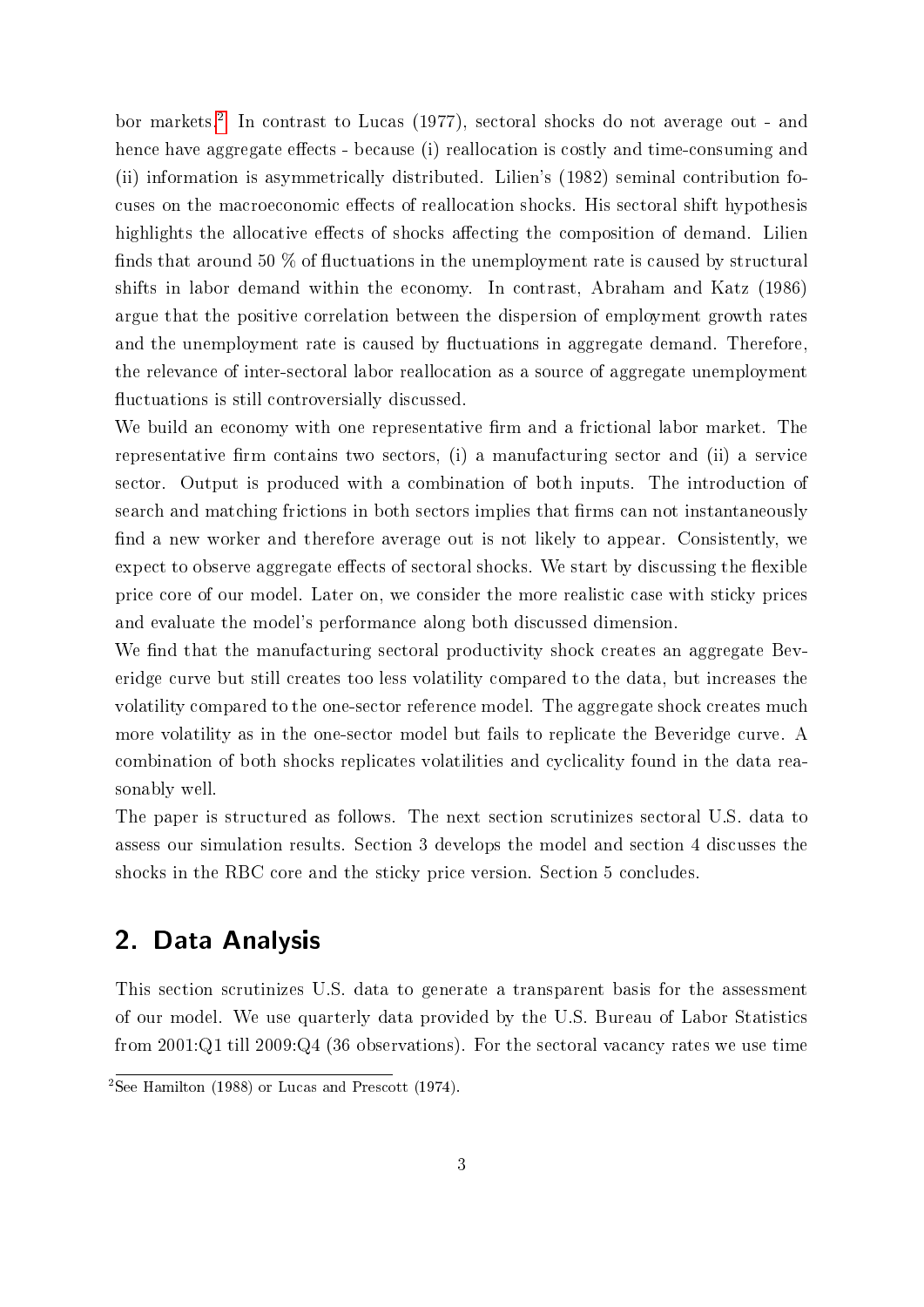series provided by the JOLTS database. to be precise, we choose total job openings in the manufacturing sector (JTU30000000JOR) and total job openings in the professional and service sector (JTU54009900JOR). Furthermore, we use the time series for unemployed manufacturing (LNU04032232) and professional and service (LNU04032239) workers from the Current Population Survey (CPS). All time series are written in logarithmic scale and are detrend with a Hodrick-Prescott lter with smoothing parameter  $\lambda = 100.000$  as proposed by Shimer (2005). Our results are presented in Table 1. Both sectors show a strong Beveridge curve relation, i.e. a negative correlation between unemployment and vacancies. In the manufacturing sector we find a value of  $-0.92$ , while the service sector shows a slightly lower value of -0.75. Unemployment in the manufacturing sector is almost five times as volatile as output and nearly twice as volatile as unemployment in the service sector. Consistently, we find that vacancy posting has a higher standard deviation in the manufacturing sector as in the service sector. As labor market tightness is a product of these two variables, it is not surprising, that labor market tightness is more than twice as volatile in the manufacturing sector as in the service sector and almost 16 times as volatile as output. In general, we can draw the conclusion that the manufacturing sector is much more volatile as the service sector.

## 3. Model Derivation

Our model economy is based upon the contributions from Mortensen and Pissarides (1994) and den Haan et al. (2000). Households maximize their utility by choosing the optimal consumption path of a CES aggregate of differentiated products. Firms maximize prots by setting prices and choosing the optimal mixture of workers in the sectors manufacturing and service, subject to Rotemberg (1982) price adjustment costs and labor turnover costs. Separations are driven by job-specific productivity shocks, that are drawn from a time-invariant distribution. These shocks generate a flow of workers into unemployment while the transition process from unemployment to employment is subject to search frictions, characterized by a matching function.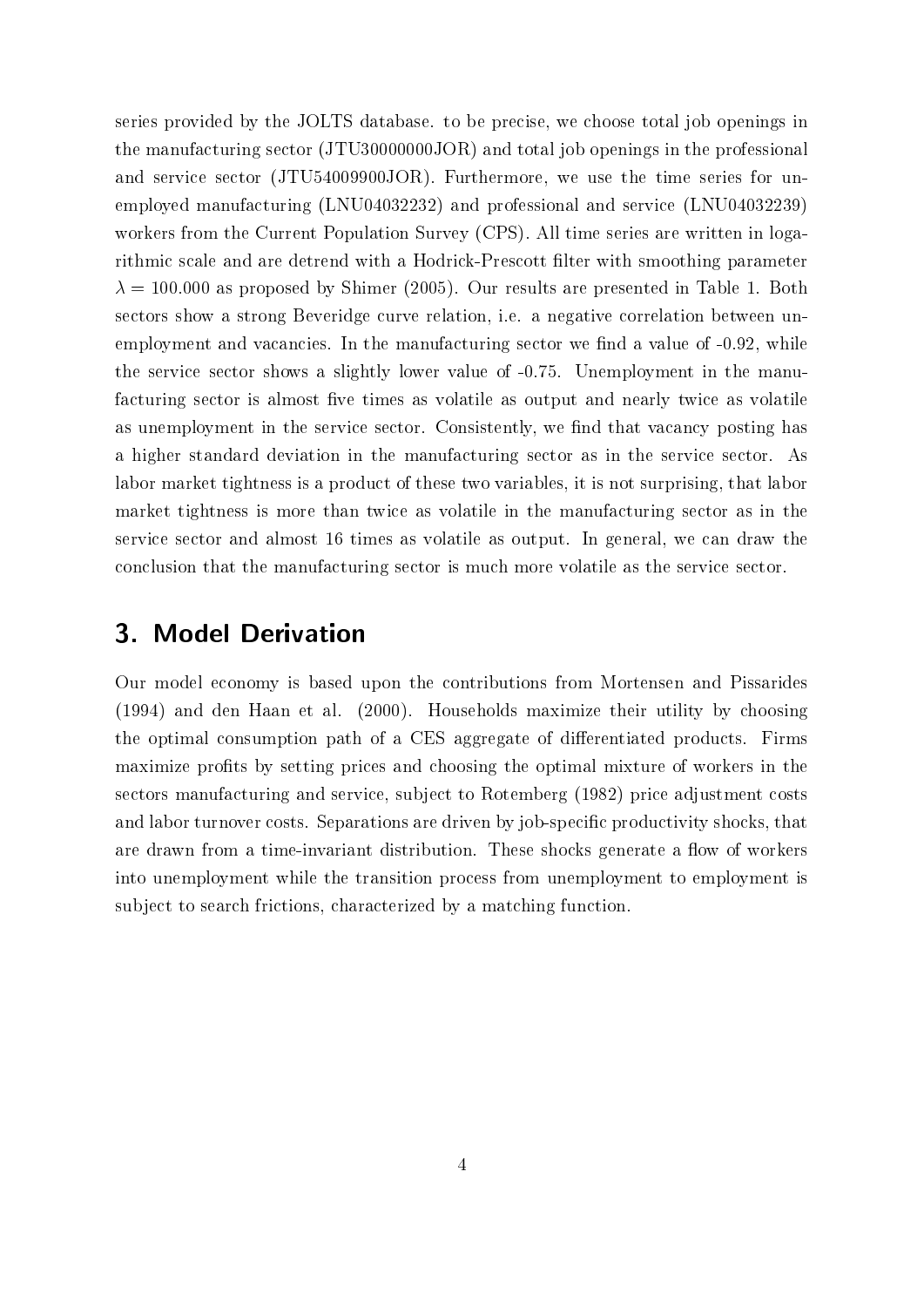#### 3.1. Preferences

Our discrete-time economy is populated with two types of workers. Therefore, there are two types of representative households who maximize utility given by

$$
U^x = E_0 \sum_{t=0}^{\infty} \beta^t \left[ \frac{C_t^{1-\sigma} - 1}{1 - \sigma} \right],
$$
\n(1)

where  $x \in m$ , s is the index for the worker's sector and the degree of risk aversion is given by  $\sigma$ . We assume that a household consists of a continuum of members, inelastically suppling one unit of labor and being represented by the unit interval. In addition, household members insure each other against income fluctuations.<sup>[3](#page-6-0)</sup> The intertemporal budget constraint can be written as

$$
C_t + \frac{B_t}{P_t} = \mathcal{W}_t^x + R_{t-1} \frac{B_{t-1}}{P_t} + b^x u_t + \Pi_t + T_t.
$$
 (2)

 $b^x$  corresponds to unemployment benefits and  $\mathcal{W}^x_t$  is labor income.  $B_t$  is Bond holding which pays a gross interest rate  $R_t, \Pi_t$  are aggregate profits and  $T_t$  are lump sum transfers from the government. The FOC of the household problem is the standard Euler equation and is given by

$$
C_t^{-\sigma} = \beta R_t E_t \left[ \frac{P_t}{P_{t+1}} C_{t+1}^{-\sigma} \right]. \tag{3}
$$

#### 3.2. Search and Matching

The firm searches for workers on two discrete and closed markets.<sup>[4](#page-6-1)</sup> One market contains all workers in the manufacturing sector, as the other contains all workers in the service sector. This assumption allows us to avoid an aggregate matching function and to consider a more general approach (see Tapp (2007)). As a consequence, we can account for differences in vacancy filling rates across sectors, found by Davis et al. (2007). Consistently, we abstract from movements between sectors. Labor market frictions are modeled via a Cobb-Douglas type matching function with constant returns to scale  $m(u_t^x, v_t^x) = m(u_t^x)^\mu (v_t^x)^{1-\mu}$ . The function gives the number of new employment relationships at the beginning of the next period. Where  $u_t^x$  is the number of unemployed

<span id="page-6-0"></span><sup>3</sup>See Merz (1995).

<span id="page-6-1"></span><sup>4</sup>See Davis (2001) for ex ante labor sorting into separate search markets. In general, the ability of workers to switch sectors is limited due to specic skills, initial education and employment protection legislation as shown by Lamo et al. (2006). In addition, see Davis and Haltiwanger (2001).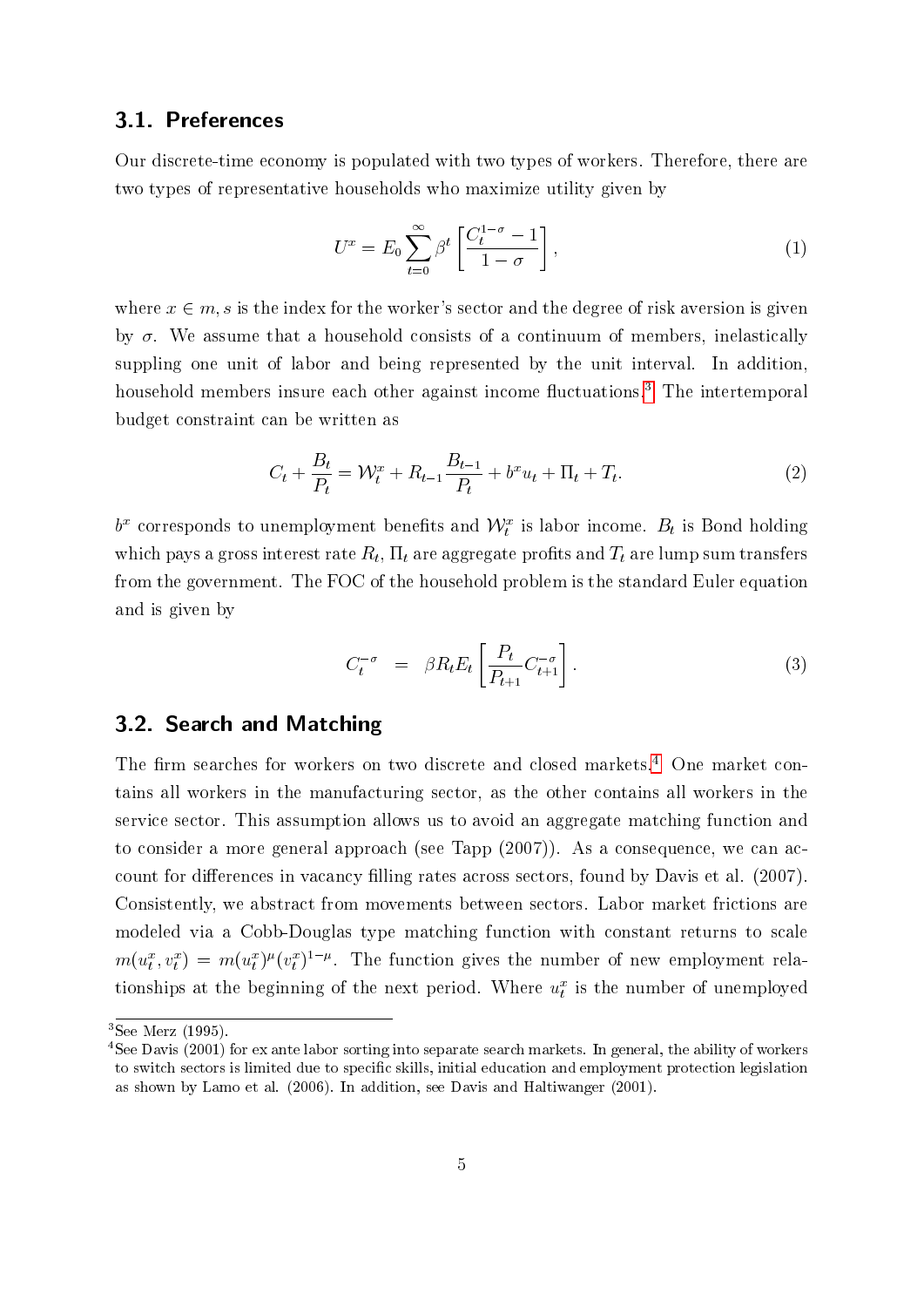worker and  $v_t^x$  is the number of open vacancies, assumed to lie on the unit interval. Where  $\mu \in (0, 1)$  is the elasticity of the matching function with respect to unemployment and the matching efficiency is governed by  $m > 0$ . The underlying homogeneity assumption leads to the probability of a vacancy being filled in the next period, i.e.  $q(\theta_t^x) = m(\theta_t^x)^{-\mu}$ . Labor market tightness, given by  $\theta_t^x = v_t^x/u_t^x$  is a key point in explaining equilibrium unemployment, due to the fact that it contains the congestion externality, which follows from the fact that, if a firm posts a vacancy it decreases simultaneously the probability for other firms to fill a vacancy. Furthermore, an additional searcher causes negative search externalities for other searchers, i.e. reduces the job finding probability of all other searchers.

The firm's exit site is characterized by endogenous separations. The total number of separations in each sector, at firm i is given by  $\rho^x(\tilde{a}^x_{it}) = F(\tilde{a}^x_{it})$ , where  $\tilde{a}^x_{it}$  is the cut-off point and  $F(\cdot)$  is a time-invariant distribution with positive support  $f(\cdot)$ .  $\omega^x$  is the mean of the distribution and  $\varsigma^x$  is the dispersion of the function. Connecting the results for job creation and the job destruction enables us to determine the evolution of employment at firm  $i$  as

$$
n_{it+1}^x = (1 - \rho_{it+1}^x)(n_{it}^x + v_{it}^x q(\theta_t^x)).
$$
\n(4)

The firm is able to control the evolution of employment by adjusting the number of posted vacancies and by setting the critical threshold, which then in
uences the separation rate.

Aggregate unemployment is then given by

$$
u_{it} = u_{it}^m + u_{it}^s,\tag{5}
$$

while aggregate matches and vacancies evolve as

$$
m_{it}^{agg} = m_{it}^m + m_{it}^s,\tag{6}
$$

$$
v_{it}^{agg} = v_{it}^m + v_{it}^s,\tag{7}
$$

$$
\theta_{it}^{agg} = \frac{v_{it}^{agg}}{u_{it}^{agg}}.\tag{8}
$$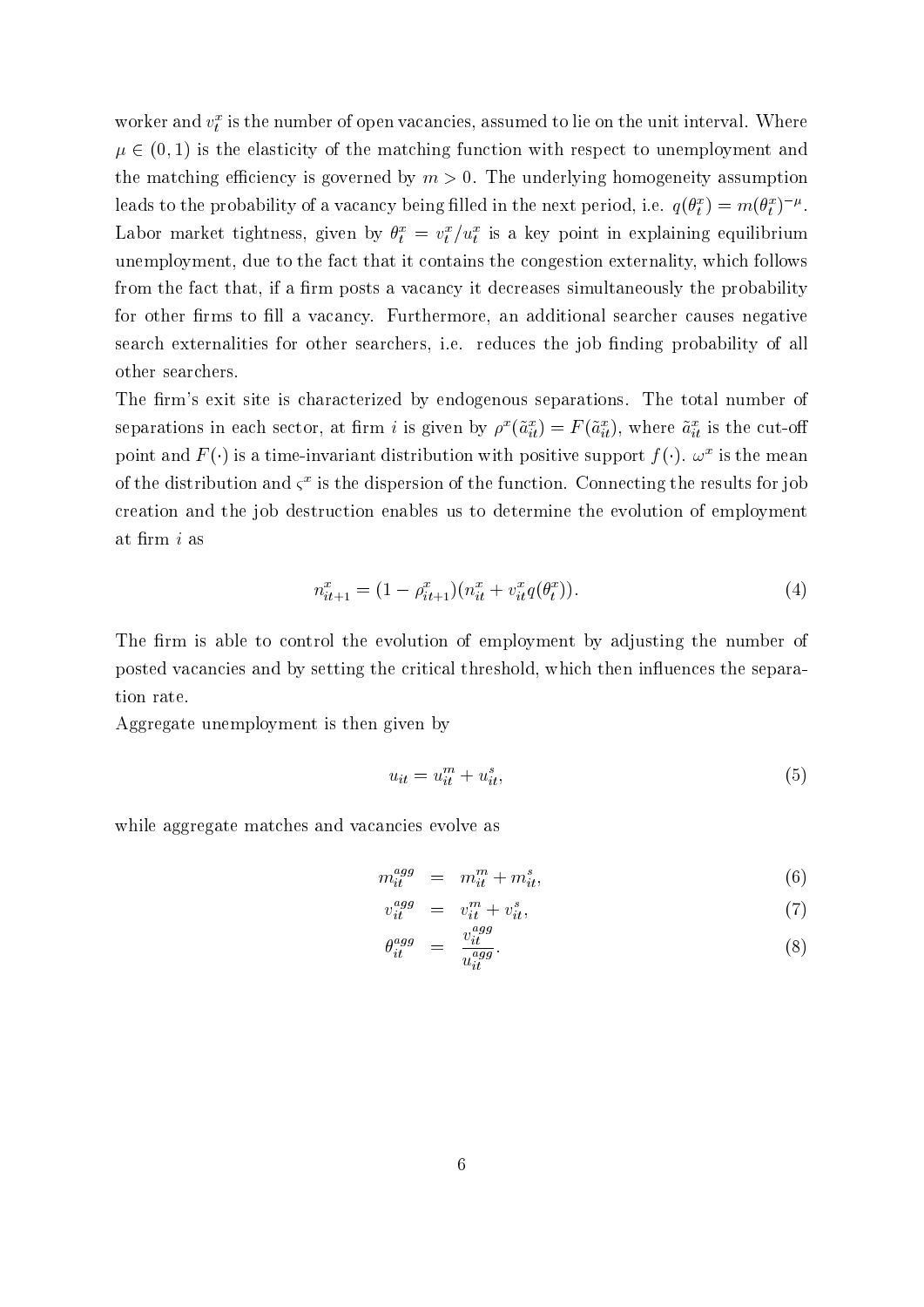#### 3.3. Technology

If the matching process has been successful, production commences along the production function given by

$$
y_{it} = A_t (y_{it}^m)^\alpha (y_{it}^s)^{1-\alpha}, \qquad (9)
$$

where the sector-specific production functions can be written as

$$
y_{it}^{x} = A_{t}^{x} n_{it}^{x} \int_{\tilde{a}_{it}^{x}} a^{x} \frac{f(a^{x})}{1 - F(\tilde{a}_{it}^{x})} da^{x} \equiv A_{t}^{x} n_{it}^{x} H(\tilde{a}_{it}^{x}). \tag{10}
$$

While aggregate productivity  $A_t$  and sectoral "aggregate" productivities  $A_t^x$  are common to all firms, the specific idiosyncratic productivity  $a_{it}^x$  is idiosyncratic and every period it is drawn in advance of the production process from the corresponding distribution function.

The firm maximizes the present value of real profits given by

$$
\Pi_{i0} = E_0 \sum_{t=0}^{\infty} \beta^t \frac{\lambda_t}{\lambda_0} \left[ \frac{P_{it}}{P_t} y_{it} - \mathcal{W}_{it}^m - \mathcal{W}_{it}^s - c^m v_{it}^m - c^s v_{it}^s - \frac{\psi}{2} \left( \frac{P_{it}}{P_{it-1}} - \pi \right)^2 Y_t \right].
$$
 (11)

Where the first term in parenthesis is real revenue, the second and the third term is the wage bill, which is given by the aggregate of individual wages

$$
\mathcal{W}_{it}^{x} = n_{it}^{x} \int_{\tilde{a}_{it}^{x}} w_{t}^{x}(a^{x}) \frac{f(a^{x})}{1 - F(\tilde{a}_{it}^{x})} da^{x}.
$$
\n(12)

This follows from the fact that the wage is not identical for all workers, instead it depends on the idiosyncratic productivity and the worker's sector. The fourth and fth term re flect the total costs of posting a vacancy. The latter term corresponds to Rotemberg (1982) price adjustment costs. The degree of these costs is measured by the parameter  $\psi \geq 0$ . The first-order conditions are

$$
\partial n_{it}^x \quad : \quad \xi_t^x = \varphi_t A_t^x H(\tilde{a}_t^x) - \frac{\partial \mathcal{W}_t^x}{\partial n_t^x} + E_t \beta_{t+1} (1 - \rho_{t+1}^x) \xi_{t+1}^x,\tag{13}
$$

<span id="page-8-0"></span>
$$
\partial v_{it}^x : \frac{c^x}{q(\theta_t^x)} = E_t \beta_{t+1} (1 - \rho_{t+1}^x) \xi_{t+1}^x,\tag{14}
$$

$$
\partial P_{it} : 1 - \psi(\pi_t - \pi)\pi_t + E_t \beta_{t+1} \left[ \psi(\pi_{t+1} - \pi)\pi_{t+1} \frac{Y_{t+1}}{Y_t} \right] = \epsilon (1 - \varphi_t). \tag{15}
$$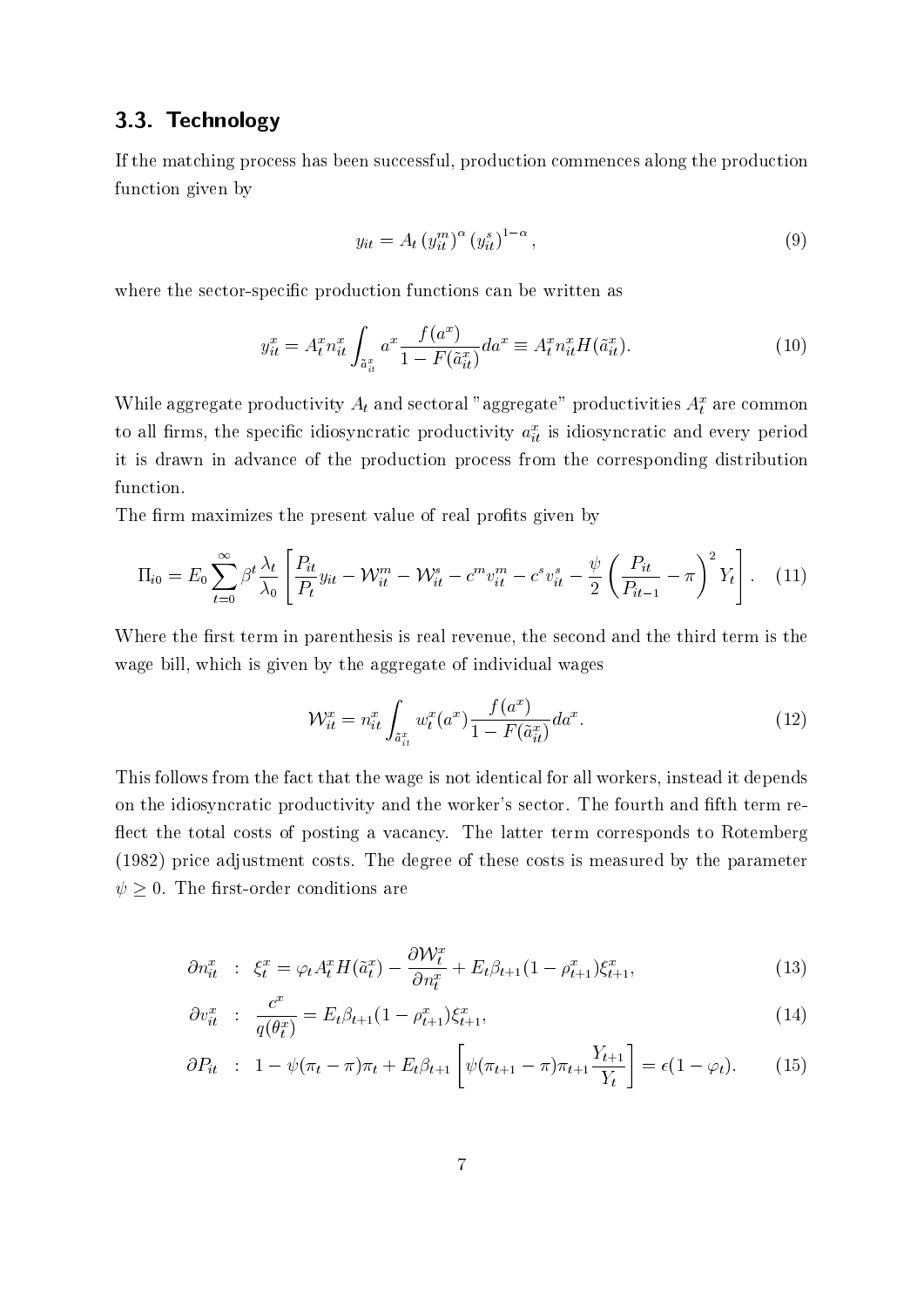The current period average value of workers across job-specic productivities and skill levels is given by  $\xi_t^x$  and  $\varphi_t$  reflects the real marginal costs. Combining [\(13\)](#page-8-0) and [\(14\)](#page-8-0) gives the job creation condition

$$
\frac{c^x}{q(\theta_t^x)} = E_t \beta_{t+1} (1 - \rho_{t+1}^x) \left[ \varphi_{t+1} A_{t+1}^x H(\tilde{a}_{t+1}^x) - \frac{\partial \mathcal{W}_{t+1}^x}{\partial n_{t+1}^x} + \frac{c^x}{q(\theta_{t+1}^x)} \right]. \tag{16}
$$

This condition reflects the hiring decision as a trade-off between the cost of a vacancy and the expected return. Where  $1/q(\theta_t^x)$  is the duration of the relationship between firm and worker. The lower the probability of filling a vacancy, the longer the duration of existing contracts, because the firm is not able to replace the worker instantaneously. By multiplying the duration of the relationship with the hiring costs we arrive at the costs of a vacancy. If expected productivity rises, the right-hand side rises while the left-hand side on impact remains unchanged. The rise in expected revenue causes an incentive for the firm to post more vacancies, which increases labor market tightness. Since the probability that an open vacancy is lled is decreasing in the degree of labor market tightness the cost of posting vacancies increases and coherently lowers the incentives to post new vacancies leading to the new equilibrium.

Log-linearizing the last FOC around a zero inflation steady state gives the New Keynesian Phillips curve

$$
\hat{\pi}_t = \beta E_t \hat{\pi}_{t+1} + \kappa \hat{\varphi}_t,\tag{17}
$$

where  $\kappa = (\epsilon - 1)/\psi$  and  $\hat{\varphi}_t$  reflects real marginal costs.

In the next section, we will determine the real wages and the cut-off points for idiosyncratic productivities.

#### 3.4. Wage Determination

A match generates an economic rent which is splitted in individual Nash bargaining by maximizing the Nash product

$$
w^{x} = argmax \left\{ (W_{t}^{x} - U_{t}^{x})^{\eta} (J_{t}^{x} - V_{t})^{1-\eta} \right\}
$$
\n(18)

Where the first term is the worker's surplus, the latter term is the firm's surplus and  $0 \leq \eta \leq 1$  is the exogenously determined, constant relative bargaining power.  $U_t^x$  and  $V_t$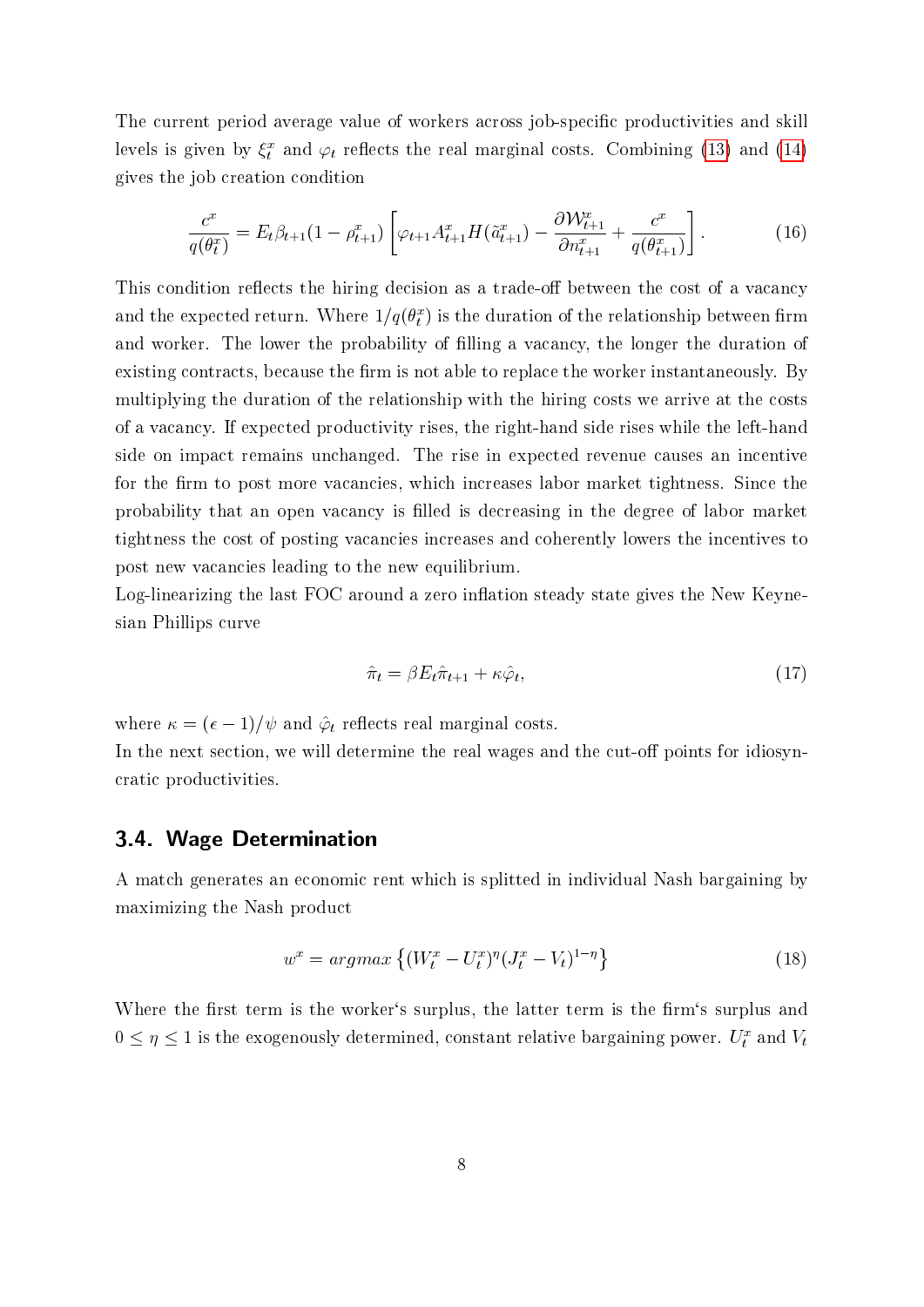are the worker's respectively the firm's threat points. $^5$  $^5$   $J_t^x$  is the asset value of a filled job for the firm and for the worker  $W_t^x$  is the asset value of being employed and accordingly  $U_t^x$  is the asset value of being unemployed.

The individual real wage satisfies the optimality condition

<span id="page-10-1"></span>
$$
W_t^x(a_t^x) - U_t^x = \frac{\eta}{1 - \eta} J_t^x(a_t^x).
$$
\n(19)

To obtain an explicit expression for the individual real wage we have to determine the asset values and substitute them into the Nash bargaining solution  $(19)$ . For the firm the asset value of the job depends on the real revenue, the real wage and if the job is not destroyed, the discounted future value. Otherwise the job is destroyed and hence has zero value. In terms of a Bellman equation the asset value is given by

$$
J_t^x(a_t^x) = \varphi_t A_t^x a_t^x - w_t^x(a_t^x) + E_t \beta_{t+1} \left( (1 - \rho_{t+1}^x) \int_{\tilde{a}_{t+1}^x} J_{t+1}^x(a^x) \frac{f(a^x)}{1 - F(\tilde{a}_{t+1}^x)} da^x \right). \tag{20}
$$

The asset value of being employed for the worker consists of the real wage, the discounted continuation value and in case of separation the value of being unemployed

$$
W_t^x(a_t^x) = w_t^x(a_t^x) + E_t \beta_{t+1} (1 - \rho_{t+1}^x) \int_{\tilde{a}_{t+1}^x} W_{t+1}^x(a^x) \frac{f(a^x)}{1 - F(\tilde{a}_{t+1}^x)} da^x + E_t \beta_{t+1} \rho_{t+1}^x U_{t+1}^x.
$$
 (21)

Analogously, the asset value of a job seeker is given by

$$
U_t^x = b^x + E_t \beta_{t+1} \theta_t^x q(\theta_t^x) (1 - \rho_{t+1}^x) \int_{\tilde{a}_{t+1}^x} W_{t+1}^x \frac{f(a^x)}{1 - F(\tilde{a}_{t+1}^x)} da^x
$$
  
+ 
$$
E_t \beta_{t+1} (1 - \theta_t^x q(\theta_t^x) (1 - \rho_{t+1}^x)) U_{t+1}^x.
$$
 (22)

Unemployed worker receive the unemployment benefit  $b^x$ , the discounted continuation value of being unemployed and if he is matched he receives the value of future employment. Inserting these value functions into the Nash bargaining solution yields the individual real wage

$$
w_t^x(a_t^x) = \eta(\varphi_t A_t^x a_t^x + c^x \theta_t^x) + (1 - \eta)b^x.
$$
 (23)

<span id="page-10-0"></span> $5\overline{\text{Due to a free entry condition the equilibrium value of }V_t \text{ is zero.}}$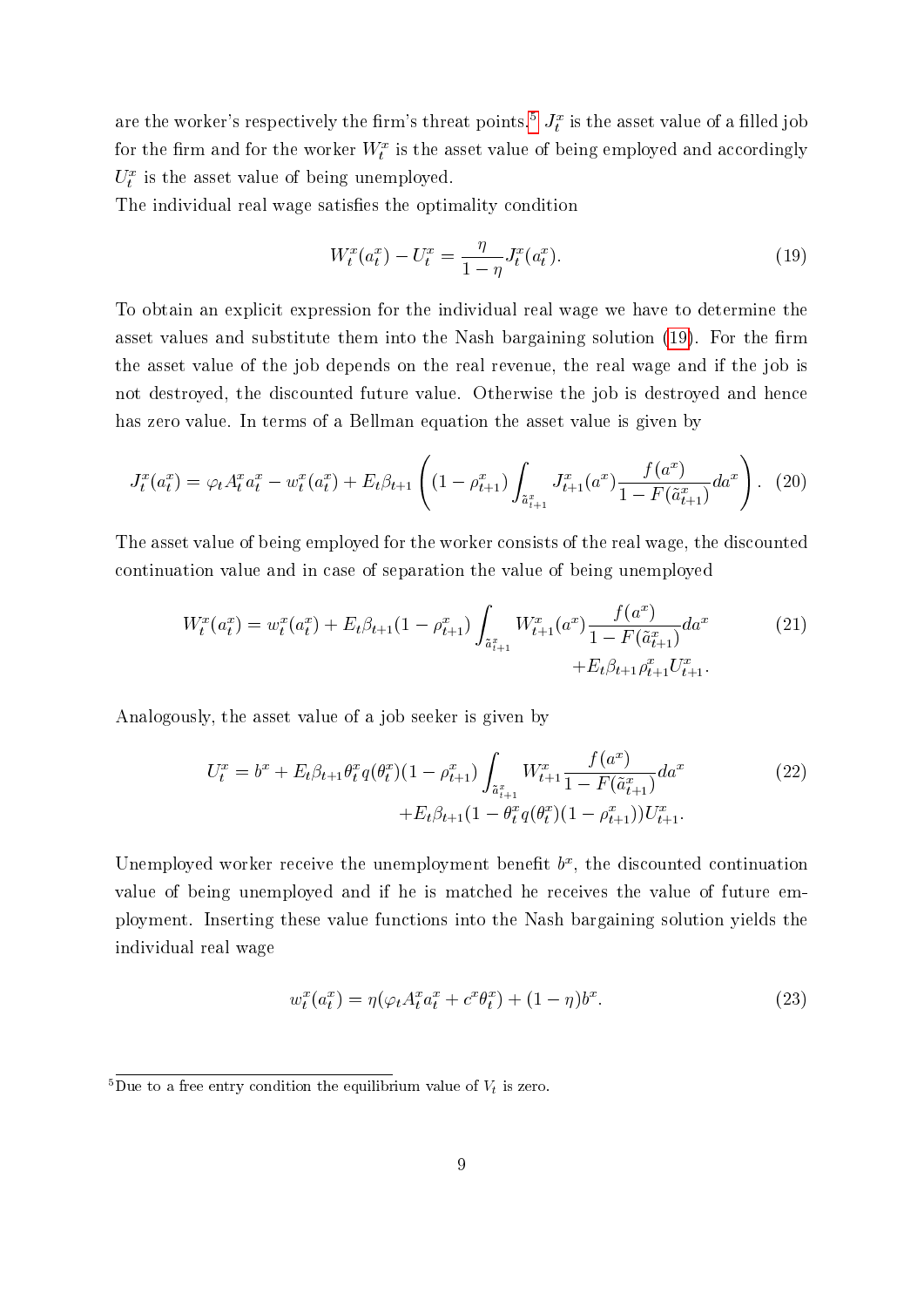The gap between the real wage and the reservation wage is increasing in every timedepending component and the worker's bargaining power.

The firm will endogenously separate from a worker if and only if

$$
J_t^x(a_t^x) < 0,\tag{24}
$$

i.e. if the asset value of the worker for the firm is below zero. Using this condition and the expressions for the real wages and the vacancy posting condition in equilibrium yields the productivity threshold

$$
\tilde{a}_t^x = \frac{1}{(1-\eta)\varphi_t A_t^x} \left[ (1-\eta)b^x + \eta c^x \theta_t^x - \frac{c^x}{q(\theta_t^x)} \right]. \tag{25}
$$

#### 3.5. Equilibrium

The monetary authority targets the nominal interest rate by following a standard Taylor rule, given by

$$
\left(\frac{R_t}{\bar{R}}\right) = \left(\frac{\pi_t}{\bar{\pi}}\right)^{\phi_{\pi}} \left(\frac{Y_t}{\bar{Y}}\right)^{\phi_y},\tag{26}
$$

where  $\phi_{\pi}$  and  $\phi_{y}$  are the respective weights. The aggregate productivity shock is formulated as

$$
A_t = A_{t-1}^{\rho_A} e^{\alpha_{A,t}}.\tag{27}
$$

The sector-specific shocks also follow a standard  $AR(1)$ , i.e.

$$
A_t^x = A_{t-1}^x \rho_{A^x} e^{\alpha_{A^x,t}}.
$$
\n(28)

The i.i.d. error terms are  $\alpha_{A^x,t} \sim N(0, \sigma_x)$  with  $cov(A_{t-1}^x, \alpha_{x,t}) = 0 \forall t$ . The resource constraint is given by

$$
Y_t = C_t + c^m v_{it}^m + c^s v_{it}^s.
$$
\n(29)

In order to quantify worker flows, we determine the job creation and destruction rates. The job creation rate is given by

$$
jcr_t^x = \frac{(1 - \rho_t^x)v_{t-1}^x q(\theta_{t-1}^x)}{n_{t-1}^x},\tag{30}
$$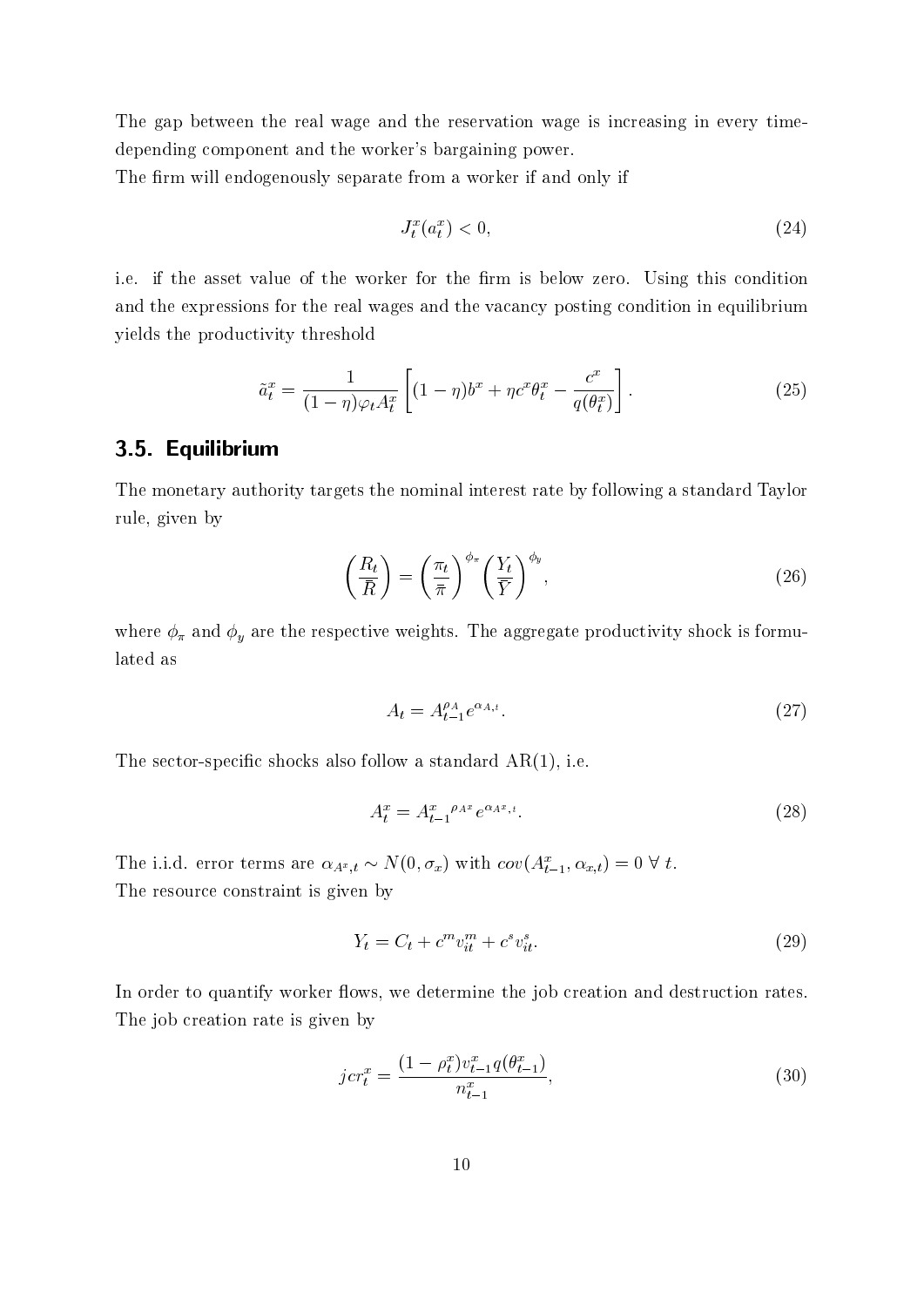and the job destruction rate is - in the absence of exogenous separations - simply given by

$$
jdr_t^x = \rho_t^x. \tag{31}
$$

Then, for given initial conditions, a determined equilibrium exists that satisfies the system of equations containing  $(3)$  to  $(10)$ ,  $(16)$ ,  $(17)$ ,  $(23)$ ,  $(25)$  to  $(31)$ , and the expressions for the labor market tightness and the separation rate. This system is log-linearized around its deterministic steady state and simulated using Dynare.

#### 3.6. Calibration

We calibrate the model on a quarterly basis for the U.S.. Parameters are calibrated according to the recent literature and empirical evidence. The discount factor  $\beta$  is set to 0.99, as usual in the literature. The risk aversion parameter  $\sigma$  is calibrated to be 2. The demand elasticity is set to 11 based on the calibration of Christoffel et al. (2009).  $\alpha$  in the production function is set to 0.75. The mean of the distribution functions is set to 0, while the dispersion is 0.12. Steady state unemployment rates are set to  $n^s = 0.7$ and  $n^m = 0.9$  (see e.g. Albrecht et al. (2006) for differences in the unemployment rates of hig- and low-skilled workers), to account for the shortcoming of the unemployment rate namely the nonconformity of effective searchers and unemployed workers as stressed by Cole and Rogerson (1999). Furthermore, we assume symmetric bargaining and set  $\eta = 0.5$ . According to Lubik (2009), we set the elasticity of the matching function to 0.74. We impose the following sector-specific steady state separation rates,  $\rho^m = \rho^s = 0.08$ . The job filling rate is set to 0.7, as in den Haan et al. (2000). Finally, the Rotemberg (1982) price adjustment cost parameter  $\psi$  is set to 40, in line with Krause and Lubik (2007). The autocorrelations of the three shocks are all set to 0.9. For the sticky price version we apply the standard Taylor rule parameters, i.e.  $\phi_{\pi} = 1.5$  and  $\phi_{y} = 0.125$ . Missing parameter values are computed from the steady state.

## 4. Discussion

In this section, we discuss the response of our economy to an aggregate and sectoral shocks. We begin by discussing the dynamics in the RBC core of our model and then we address the importance of sticky prices..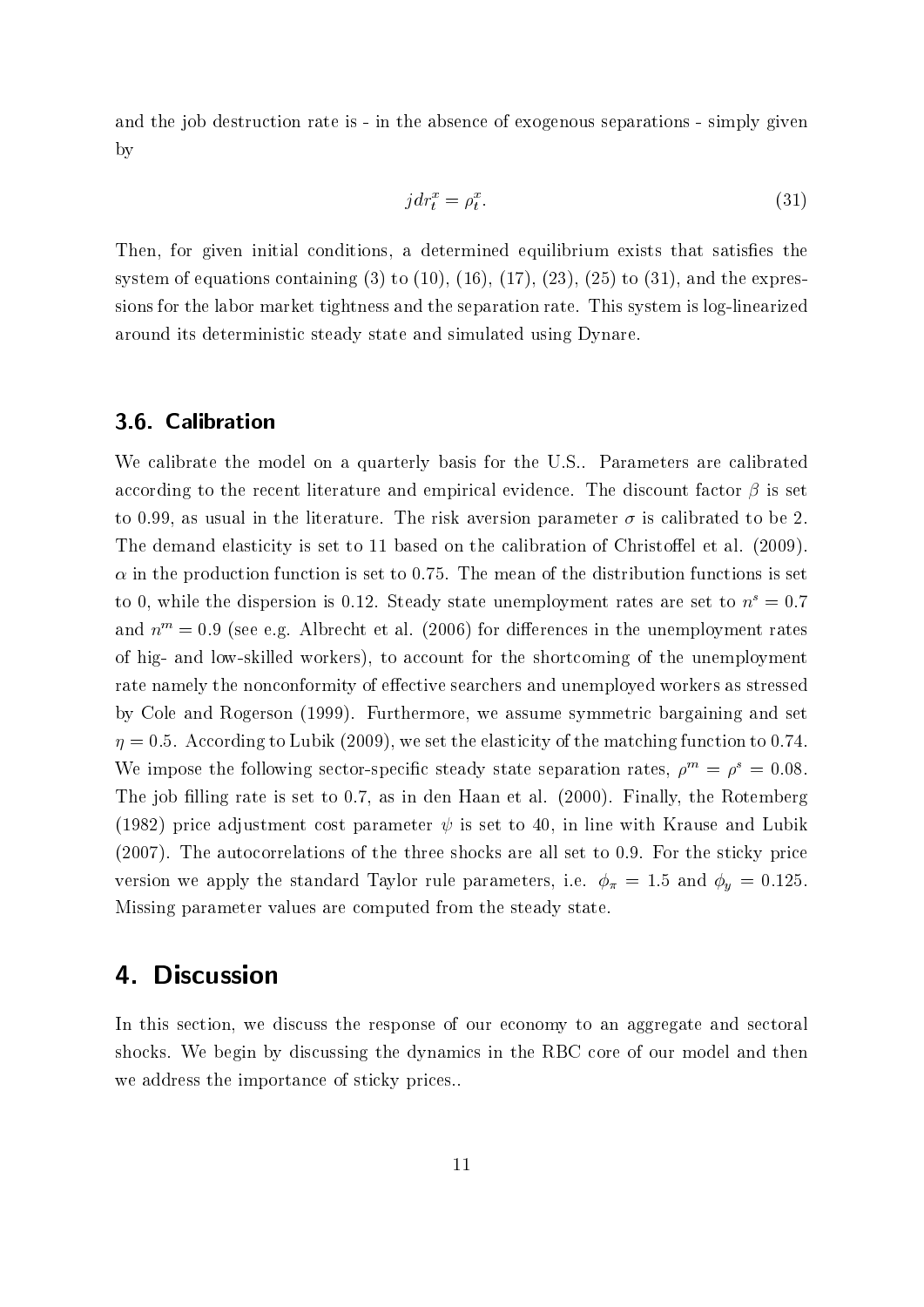#### 4.1. The Flexible Price Economy

We begin our analysis with the consideration of an one percent shock to manufacturing productivity within the RBC core. The response of our economy is presented in Figure 1. We observe a sectoral shift towards manufacturing workers. Unemployment in the manufacturing sector decreases, while it increases in the service sector. The intuition for this is that in the shock sector workers become more productive such that the firm increases its demand for those workers while decreasing the demand for workers in the other sector whose productivity stays constant. Unfortunately, and as common in endogenous separation models, the main adjustment process works along the exit margin of the firm.<sup>[6](#page-13-0)</sup> The firm increases employment by slightly increasing vacancies in the manufacturing sector and by mainly reducing job destruction. The opposite pattern is visible in the service sector. As productivity increases, real wages increase in the manufacturing sector. In addition, we find that real wages increase in the service sector as well. The reason is a selection process in the service sector, which leads to lay-offs of less productive workers. Aggregate effects are relatively small. We obtain large shifts in the composition in output, while aggregate output stays rather constant over the cycle which supports Lucas (1977) view of average out. Aggregate unemployment increases, since the increase in service-unemployment is larger than the decrease in unemployment in the manufacturing sector. The response of aggregate vacancies is quite small, since the sector-specific responses off-set each other. We find that the shock creates an aggregate Beveridge curve. But, due to the average out, standard deviations are not in line with evidence.

Now, we consider a shock to service productivity. As before, unemployment decreases in the shock sector while it increases in the other sector (see Figure 2). Firms adjust mainly along the separation margin. In contrast to the manufacturing shock, aggregate unemployment decreases in this case since the effects in the service sector dominate. Real wages in both sectors decrease. For the manufacturing sector this result is driven by the decrease in labor market tightness, implying that re-hiring costs are smaller. In the service sector the decrease of the threshold - in order to increase sectoral employment - leads wages to decrease, since also less productive workers stay within the firm. As we have seen, the reaction of aggregate output is rather small, due to large reallocation effects. As in the previous case, the shock creates and aggregate Beveridge curve but is not able to replicate the standard deviations due to average out.

<span id="page-13-0"></span> ${}^{6}$ The hiring of workers is costly and time consuming, whereas firing is costless and directly affecting the evolution of employment.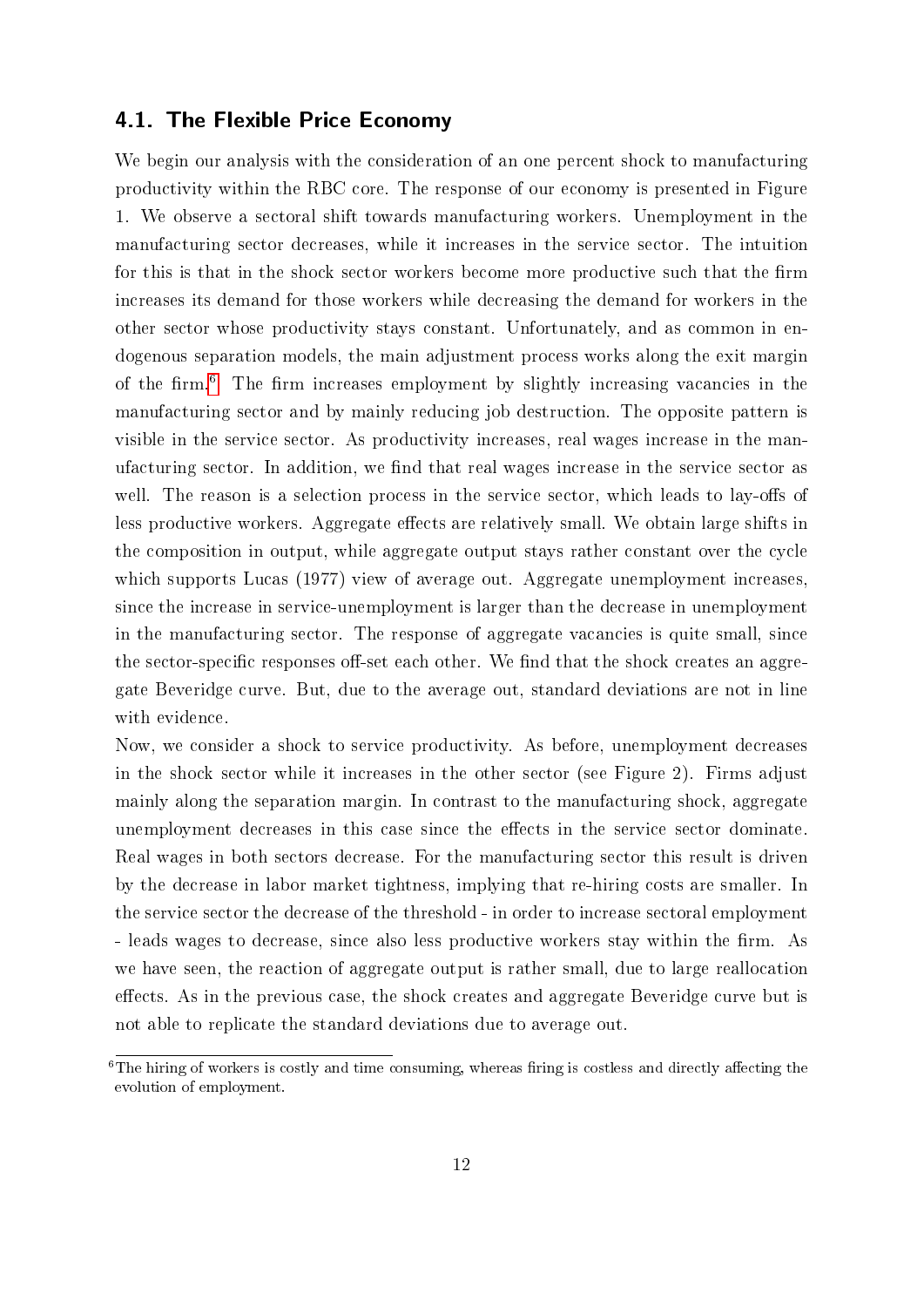Finally, we briefly analyze the aggregate shock to our economy. This shocks affects the sectors in a similar way and leads to effects working in the same direction.

#### 4.2. The Sticky Price Economy

As we have discussed the underlying mechanisms at work in the precedent section, we now want to focus on the ability of the model to replicate the stylized facts. Therefore, we introduce sticky prices in order to bring the model closer to reality.

As before, we start with the shock in the manufacturing sector. From Table 1, we infer that the model is able to create a quite strong aggregate Beveridge curve, i.e.  $corr(u, v) = -0.90$ . However, we do not observe sectoral Beveridge curves as found in the data. In terms of standard deviations, the model creates too much volatility - in relation to aggregate output - of sectoral unemployment and vacancies. The standard deviation of labor market tightness in the manufacturing is too small compared to its empirical value, while service sector tightness fits quite well. Compared to the onesector endogenous separation model (here we use Krause and Lubik (2007) as a reference point), we find that our model creates more volatility. In detail, standard deviations of aggregate vacancies and tightness are much closer to their empirical values. The volatility of aggregate unemployment remains unchanged.

Furthermore, and in response to the service shock, the model is able to replicate the empirical volatility of aggregate unemployment and is much closer in generating the value of tightness. Aggregate vacancies are as volatile as in the one-sector reference model. We find that the model is able to explain the volatilities in the manufacturing sector reasonably well, while it creates too much volatility in the service sector. In addition, the model is not able to replicate an aggregate or sectoral Beveridge curves. The increase in vacancy posting in the manufacturing sector is too small in relation to the drop of vacancy posting in the service sector.

Next, we consider a joint shock hiting both sectors. We find that the dynamics are driven by the manufacturing sector shock. Therefore, we do find a quite strong aggregate Beveridge curve and a small decrease of volatility in the entire economy. The fact that the service sector shock in the sticky price version does not create the Beveridge curve as in the RBC core - is caused by the stronger effect of output in the sticky price model implying stronger substitution effects towards the service sector. This causes vacancies to decrease in the manufacturing sector and, in aggregate, vacancies decrease, breaking the negative correlation of unemployment and vacancies.

Finally, we consider the aggregate productivity shock. We find that the model creates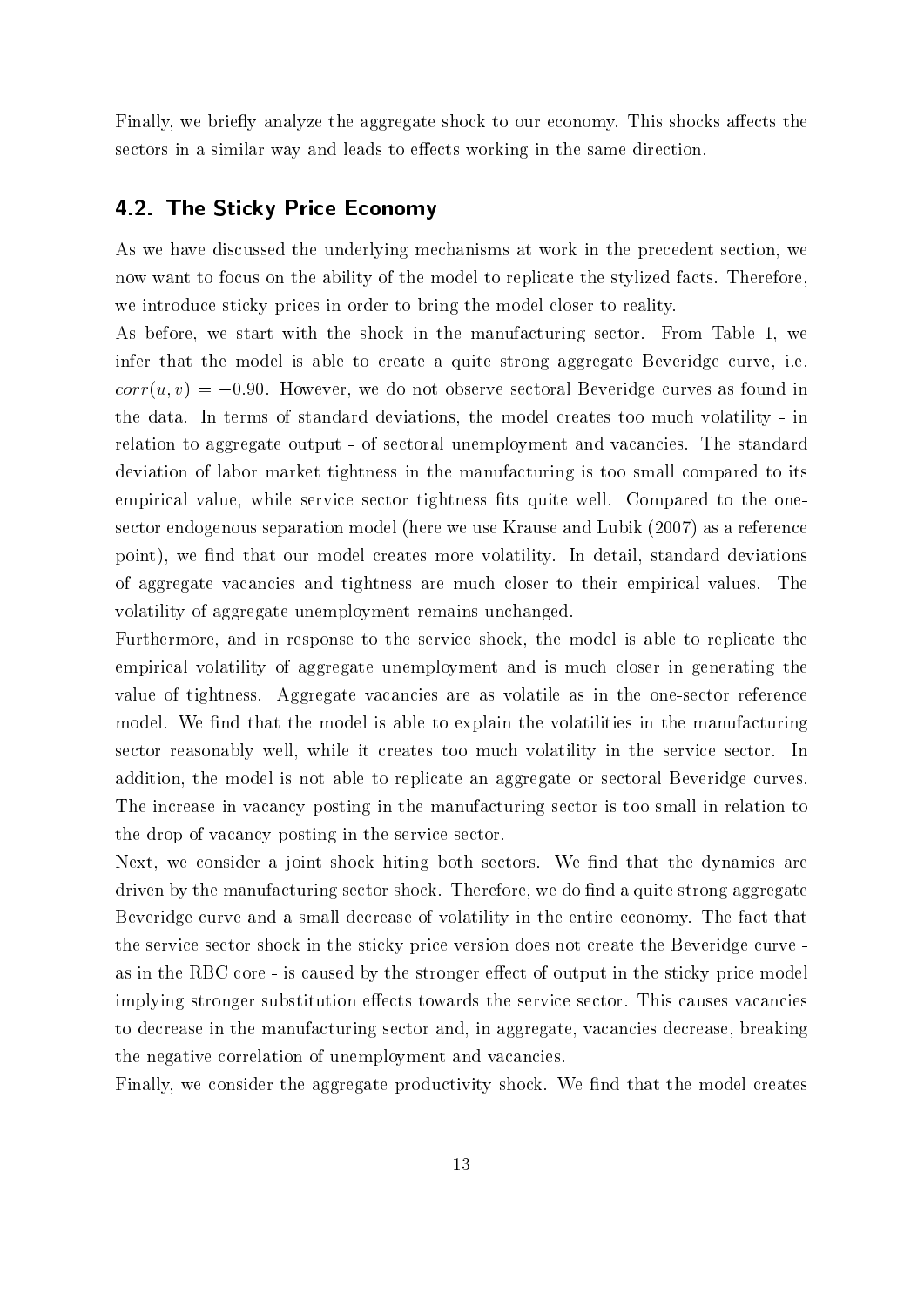much more volatility of aggregate unemployment and vacancies. In fact, replicates these facts reasonably well. However, the improvement for aggregate labor market tightness is quite small. The aggregate shock creates too much volatility in both sectors. The exception is service labor market tightness, while the volaility of labor market tightness in the manufacturing sector is again too low.

In general, we can draw the conclusion that the manufacturing sector shock seems to dominate in the data. It is also much likely that aggregate and manufacturing shocks jointly drive the economy.

# 5. Final Remarks

This papered analyzed whether the introduction of a two-sector production process into an endogenous separation matching model can generate the observed volatility and cyclicality of key labor market variables. We know that the standard endogenous separation matching model has shortcoming in explaining those facts jointly. In order to overcome this shortcoming, we propose a solution going back to the sectoral shift literature from Lilien (1982). In our model, output is produced with a combination of two inputs coming from the manufacturing and the service sector. We have shown that the productivity shock hiting the manufacturing sector is able to replicate an aggregate Beveridge curve and increases the volatility of key variables. However, it creates too much volatility of sectoral variables. Our analysis shows that sectoral shocks in a sticky price environment do not average out and create aggregate fluctuations due to imperfect labor markets and the induced nominal rigidity. Compared to an one-sector model, e.g. Krause and Lubik (2007), our model creates much more volatility in response to an aggregate productivity shock, but fails to generate the Beveridge curve. We can draw the conclusion that a combination of the manufacturing sectoral and the aggregate shock replicates the empirical volatilities and correlations reasonably well.

Along a different dimension, the RBC model is able to generate the Beveridge curve for both sectoral shocks. However, it completely fails to generate the empirical volatility values due to average out effects. Sticky prices, because they break the average out, increase the ability of the model to replicate volatilities but rather work against the Beveridge curve relation.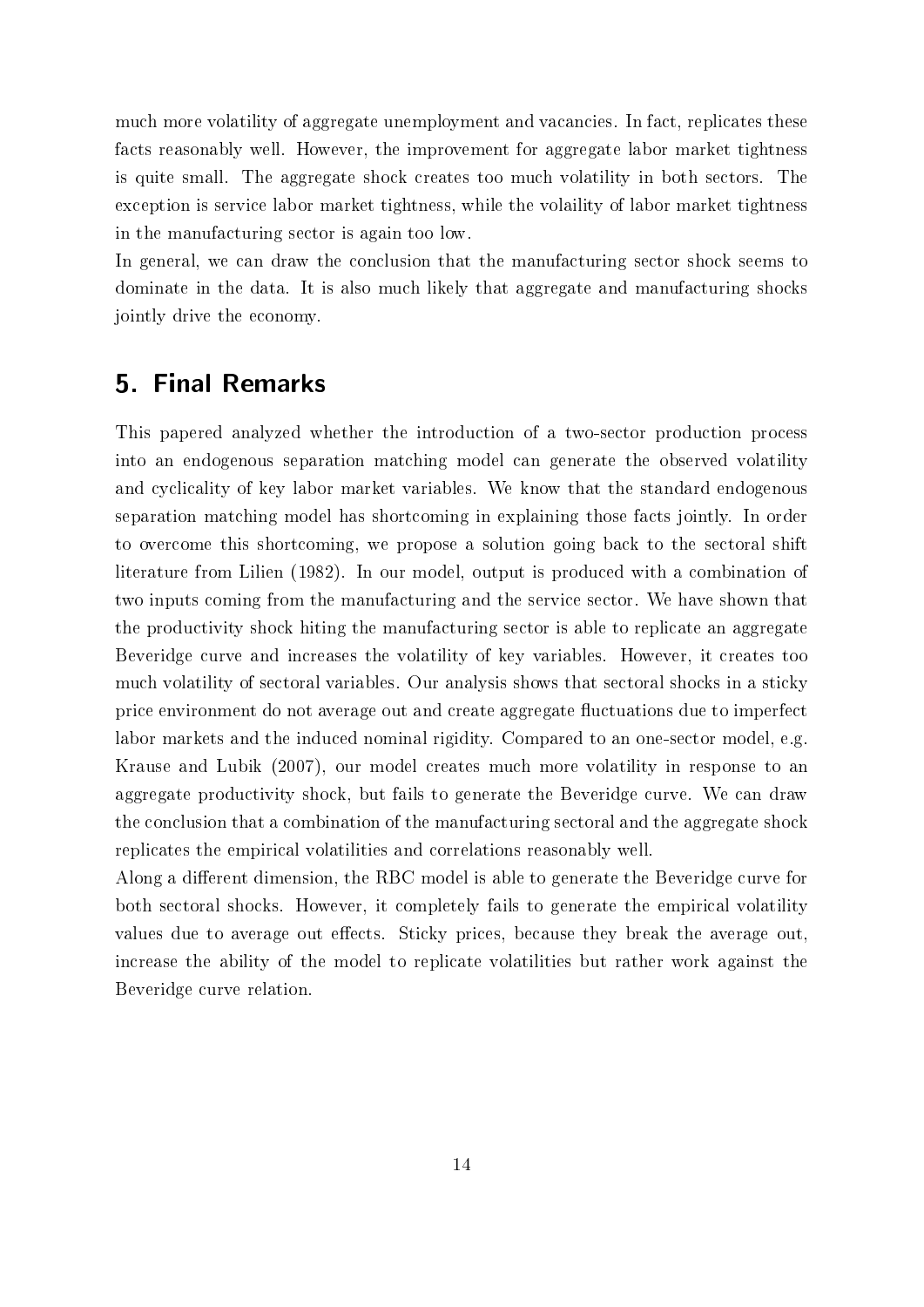# A. References

Abraham, Katharine G. and Lawrence F. Katz. 1986. "Cyclical Unemployment: Sectoral Shifts or Aggregate Disturbances?" Journal of Political Economy, Vol. 94(3): 507-522.

Albrecht, James, Lucas Navarro, and Susan Vroman. 2006. "The Effects of Labor Market Policies in an Economy with an Informal Sector." IZA Discussion Paper, No. 2141.

Balleer, Almut. 2009. "New Evidence, Old Puzzles: Technology Shocks and Labor Market Fluctuations." Kiel Working Paper, No. 1500.

Barnichon, Regis. 2009. "Vacancy posting, Job Separation and Unemployment Fluctuations." Mimeo.

Christoffel, Kai, Keith Kuester, and Tobias Linzert. 2009. "The role of labor markets for euro area monetary policy." European Economic Review, Vol. 53(8): 908- 936.

Cole, Harold L. and Richard Rogerson. 1999. "Can the Mortensen-Pissarides Model Match the Business Cycle Facts?" International Economic Review, Vol. 40(4): 933-960.

Davis, Steven J.. 2001. "The Quality Distribution of Jobs and the Structure of Wages in Search Equilibrium." NBER Working Paper, No. 8434.

Davis, Steven J. and John C. Haltiwanger. 2001. "Sectoral job creation and destruction responses to oil price changes." Journal of Monetary Economics, Vol. 48(3): 465-512.

Davis, Steven J., R. Jason Faberman, and John C. Haltiwanger. 2007. "The Establishment-Level Behavior of Vacancies and Hiring." Mimeo.

Fujita, Shigeru, Nekada, Christopher J. and Ramey, Garey. 2007. "The Cyclicality of Worker Flows: New Evidence from the SIPP." Federal Reserve Bank of Philadelphia Working Paper, No. 07-5.

Fujita, Shigeru and Ramey, Garey. 2007. "Reassessing the Shimer Facts." Federal Reserve Bank of Philadelphia Working Paper, No. 07-2.

Fujita, Shigeru and Ramey, Garey. 2008. "The Cyclicality of Separation and Job Finding Rates." Federal Reserve Bank of Philadelphia Working Paper, No. 07-19.

den Haan, Wouter J., Garey Ramey, and Joel Watson. 2000. "Job Destruction and the Propagation of Shocks." American Economic Review, Vol. 90(3): 482-498.

Hagedorn, Marcus and Iourii Manovskii. 2008. "The Cyclical Behavior of Equilib-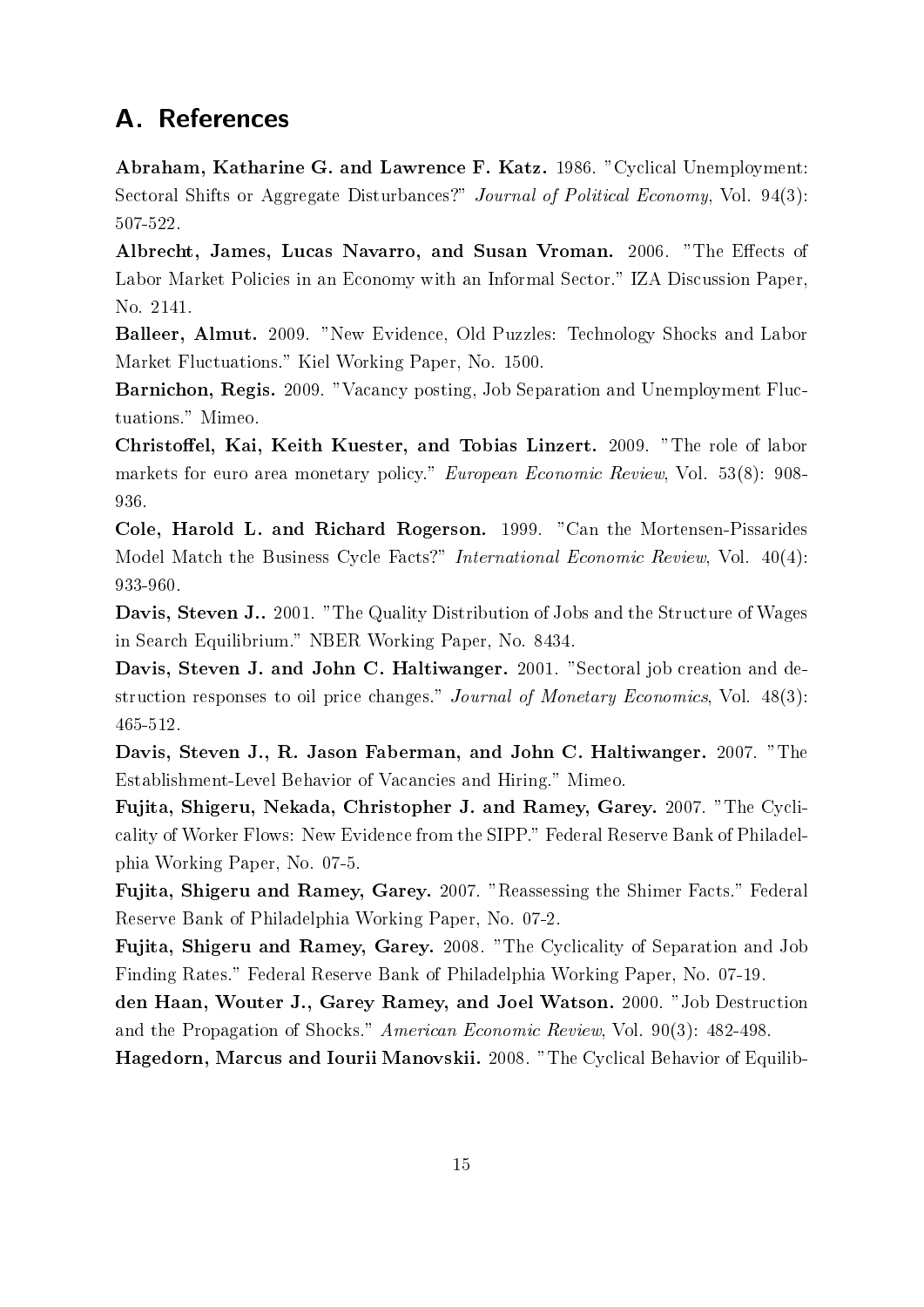rium Unemployment and Vacancies Revisited." American Economic Review, Vol. 98(1): 692-706.

Hamilton, James D.. 1988. "A Neoclassical Model of Unemployment and the Business Cycle." Journal of Political Economy, Vol. 96(3): 593-617.

Krause, Michael U., and Thomas A. Lubik. 2007. "The (Ir)relevance of Real Wage Rigidity in the New Keynesian Model with Search Frictions." Journal of Monetary Economics, Vol. 54(3): 706-727.

Lamo, Ana, Julián Messina, and Etienne Wasmer. 2006. "Are specific skills an obstacle to labor market adjustment? Theory and an application to the EU enlargement." European Central Bank Working Paper, No. 585.

Lilien, David M.. 1982. "Sectoral Shifts and Cyclical Unemployment." Journal of Political Economy, Vol. 90(4): 777-793.

Lubik, Thomas A.. 2009. "Estimating a Search and Matching Model of the Aggregate Labor Market." Economic Quarterly, Vol. 95: 101-120.

Lucas, Robert E.. 1977. "Understanding Business Cycles." K. Brunner and A. Meltzer (eds.), Carnegie Rochester Series on Public Policy. 5: 7-29.

Lucas, Robert E. and Edward C. Prescott, 1974. "Equilibrium Search and Unemployment." *Journal of Economic Theory*, Vol. 7: 188-209.

Merz, Monika. 1995. "Search in the Labor Market and the Real Business Cycle." Journal of Monetary Economics, Vol. 36(2): 269-300.

Mortensen, Dale T. and Nagypál, Éva. 2007. "Labor-market Volatility in Matching Models with Endogenous Separations." Scandinavian Journal of Economics, Vol. 109(4): 645-665.

Mortensen, Dale, and Christopher Pissarides. 1994. "Job Creation and Job Destruction in the Theory of Unemployment." Review of Economic Studies, Vol. 61(3): 397-415.

Ramey, Garey. 2008. "Exogenous vs. Endogenous Separation." Mimeo.

Rotemberg, Julio. 1982. "Monopolistic Price Adjustment and Aggregate Output." Review of Economic Studies, Vol. 49(4): 517-531.

Shimer, Robert. 2005. "The Cyclical Behavior of Equilibrium Unemployment and Vacancies." American Economic Review, Vol. 95(1): 25-49.

Tapp, Stephen. 2007. "The Dynamics of Sectoral Labor Adjustment." Queens Economics Department Working Paper, No. 1141.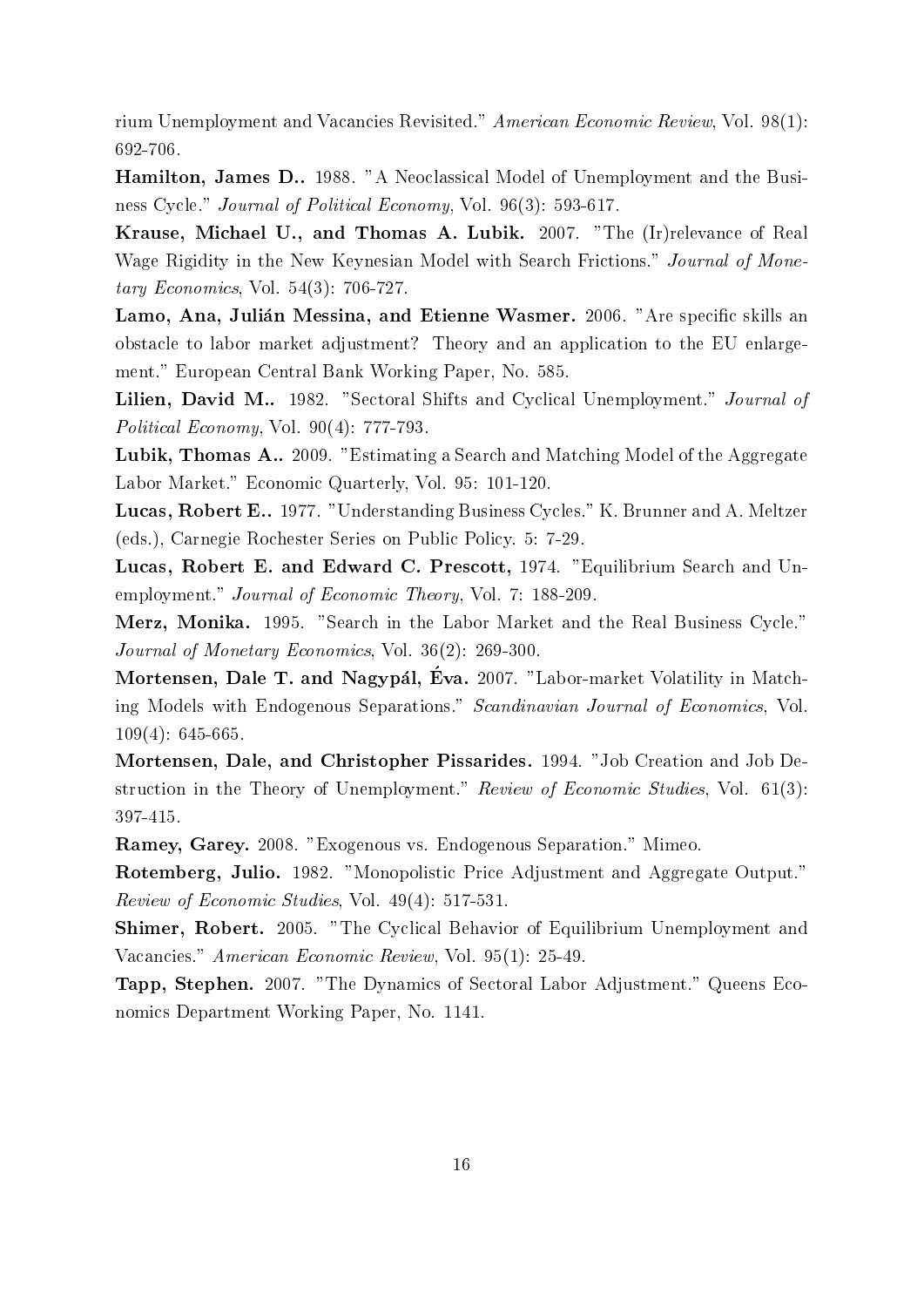# B. Tables and Figures

|                            | Data    | ΚL   | $A^m$   | $A^s$ | $A^m \& A^s$ | $\boldsymbol{A}$ |
|----------------------------|---------|------|---------|-------|--------------|------------------|
| <i>Standard Deviations</i> |         |      |         |       |              |                  |
|                            |         |      |         |       |              |                  |
| $u^{agg}$                  | 6.90    | 4.36 | 4.32    | 7.51  | 4.58         | 11.67            |
| $u^m$                      | 4.50    |      | 19.47   | 4.83  | 18.90        | 10.81            |
| $u^s$                      | 2.50    |      | 12.20   | 11.26 | 12.14        | 12.51            |
| $v^{agg}$                  | 8.27    | 1.34 | 3.95    | 1.34  | 3.85         | 6.82             |
| $v^m$                      | 3.50    |      | 11.65   | 3.46  | 11.32        | 8.17             |
| $v^s$                      | 1.50    |      | 7.27    | 6.32  | 7.22         | 7.32             |
| $\theta$ <sup>agg</sup>    | 14.96   | 4.19 | 8.06    | 6.20  | 7.96         | 4.99             |
| $\theta^m$                 | 15.50   |      | 7.94    | 1.73  | 7.70         | 2.68             |
| $\theta^s$                 | 6.50    |      | 6.54    | 6.16  | 6.51         | 6.16             |
| Correlations               |         |      |         |       |              |                  |
|                            |         |      |         |       |              |                  |
| $u^{agg}$ , $v^{agg}$      | $-0.95$ | 0.28 | $-0.90$ | 0.99  | $-0.78$      | 0.99             |
| $u^m, v^m$                 | $-0.92$ |      | 0.99    | 0.97  | 0.99         | 0.99             |
| $u^s, v^s$                 | $-0.75$ |      | 0.90    | 0.91  | 0.90         | 0.94             |

Table 1: Business Cycle Statistics - Sticky Price Version

Notes: Data values for the aggregate variables are taken from Krause and Lubik (2007). Standard deviations are theoretical moments relative to (aggregate) output.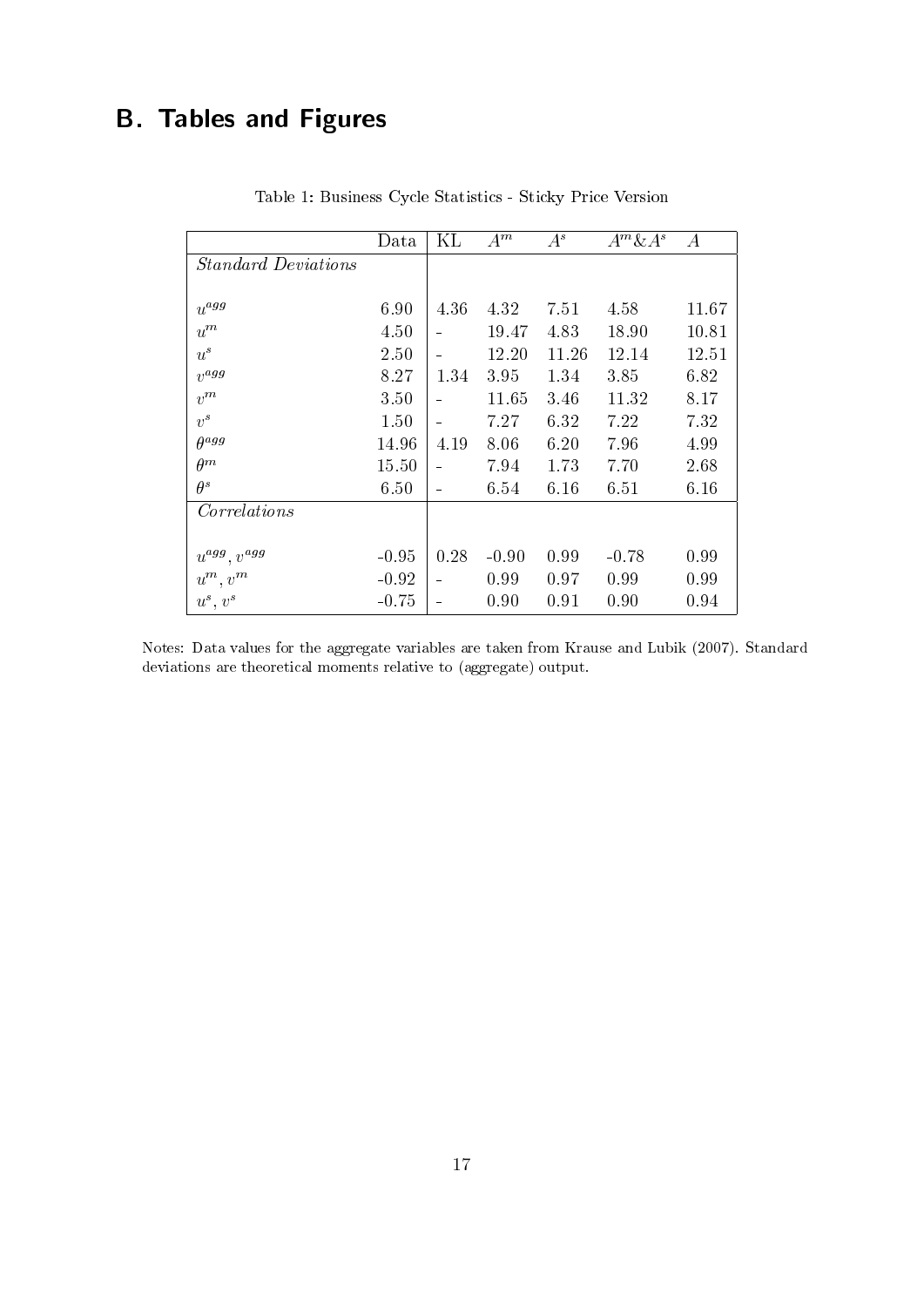

Figure 1: Productivity Shock, RBC Model, Manufacturing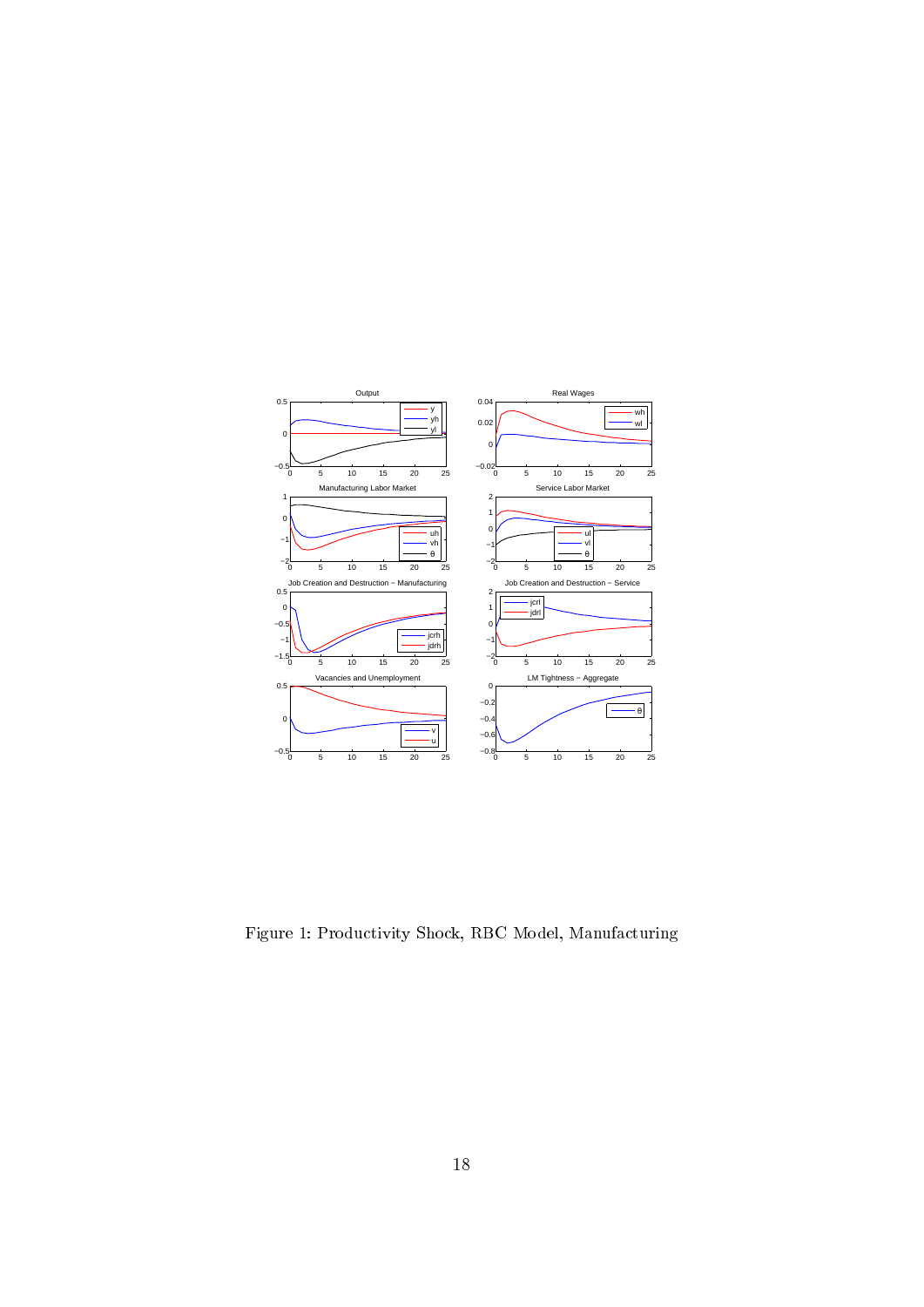

Figure 2: Productivity Shock, RBC Model, Service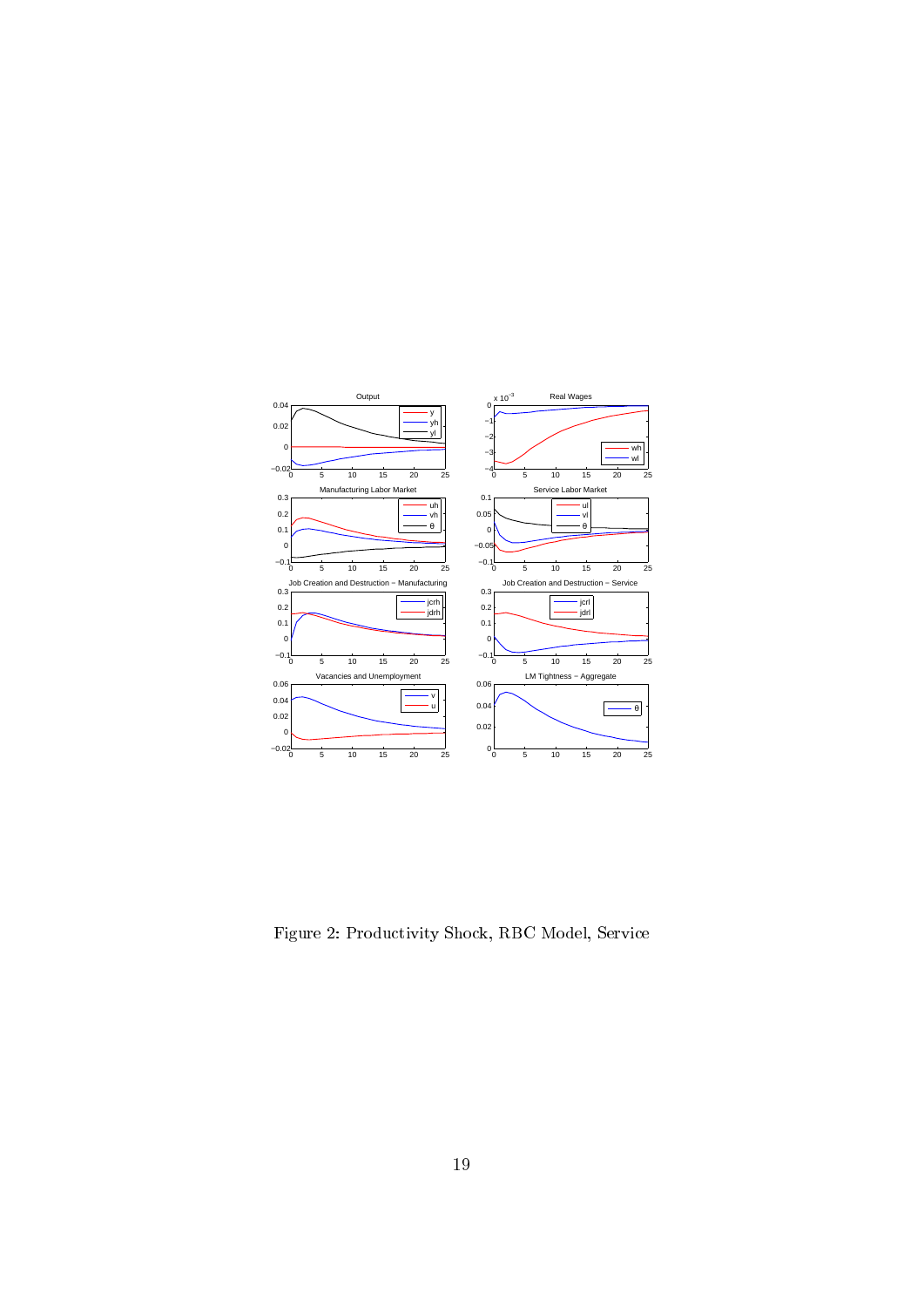

Figure 3: Productivity Shock, Sticky Price Model, Manufacturing